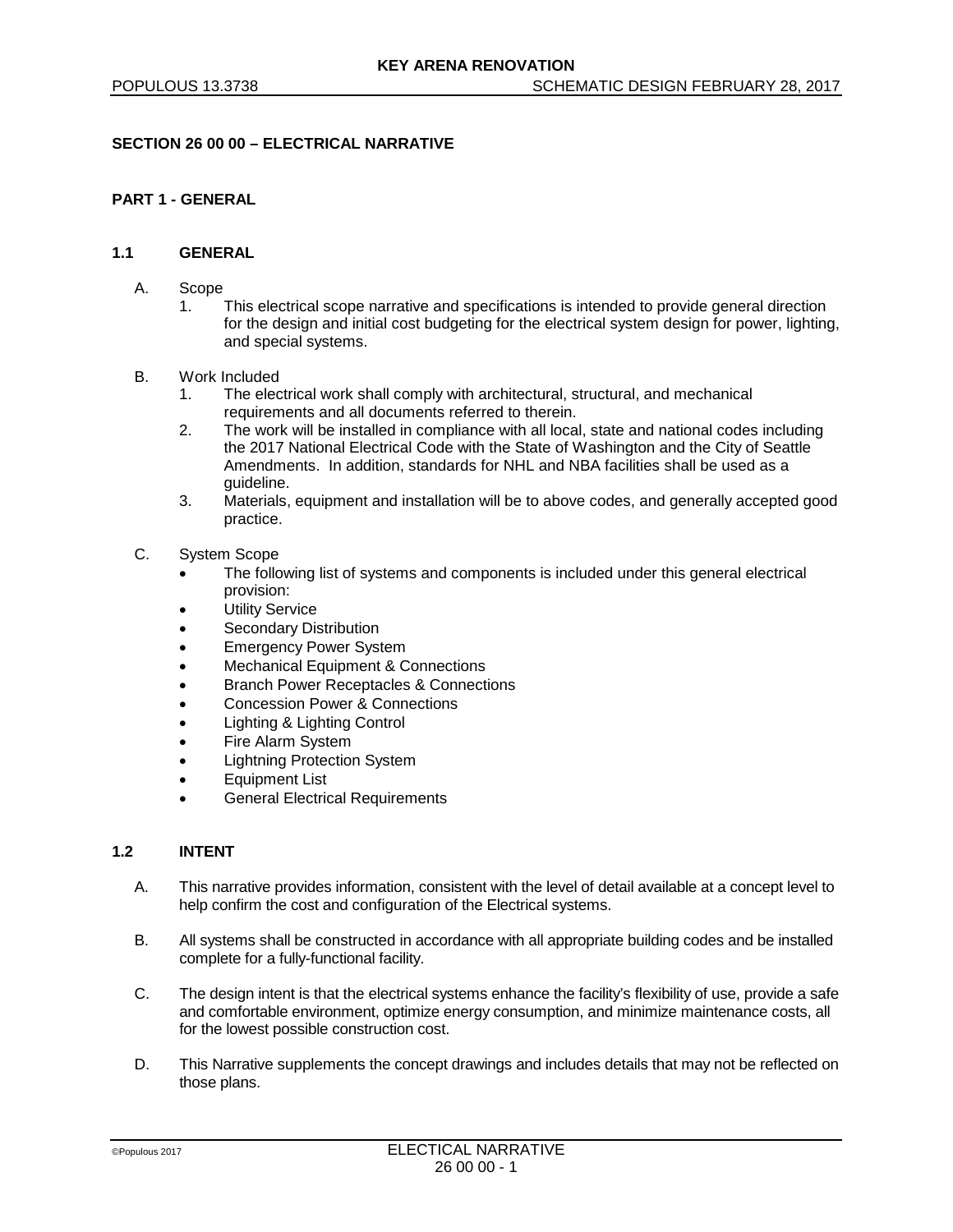E. The Contractor's Scope of Work shall be based on all drawings and narratives including architectural, structural, mechanical, plumbing, electrical, civil, and landscape. All systems shall be priced as complete, working systems. The Contractor shall review this narrative and the drawings for "scope" not "take-offs." The Contractor shall price all components necessary to extend the Schematic Design drawings to full and complete working systems. In the case of discrepancy between this narrative and the drawings, this narrative shall take priority.

# **PART 2 - DESCRIPTION**

# **2.1 DESCRIPTION OF WORK**

#### A. Demolition

- 1. Service
	- a. Remove the existing primary switchgear line-up and all associated medium voltage feeders.
	- b. Coordinate removal of the Seattle City Light (SCL) primary switches and transformers.
	- c. Remove existing services, unit substations within the arena, West Court Building and the NASA Building.
- 2. Building Equipment and Lighting
	- a. Remove all existing electrical distribution equipment including but not limited to all switchboards, transformers, panelboards, transfer switches, feeders, etc.
	- b. Remove all existing devices including but not limited to all outlets, light fixtures, disconnects, branch wiring, etc.
	- c. Remove all existing fire alarm devices including but not limited to all notification devices, control panels, wiring, etc.
	- d. Remove the existing diesel generator set.
- 3. General Demolition
	- a. All demolished equipment shall be disposed of according to all local, state and federal requirements including recycling.
	- b. Owner has first right of refusal for equipment.
- B. Utility Service
	- 1. The basis of the arena utility service will consist of two underground 13.8 kV circuit feeders from Seattle City Light (SCL) that will enter the building at the south end and terminate at a medium voltage switchgear lineup.
		- a. Primary Metered: This method of service will consist of SCL providing two 13.8 kV feeders which will each be terminated to a medium voltage switchgear line-up. The customer will be responsible to connect to the 15kV switchgear, 13.8 kV to 480 volt dry type substation transformers, 277/480 volt unit substations and 15kV cable required to feed each of the substation transformers. This service will require the customer to maintain all 15kV switchgear, 15kV feeders, unit substations and 600volt equipment downstream. It is our recommendation to improve the reliability of this type of service that the customer's 15kV main service switchgear be configured in a main-tie-main arrangement with an automatic throw-over which transfers to the other SCL transformer source should one 13.8 kV feeder or transformer fail.
		- b. Secondary Metered: Given the site constraints, a secondary service is not under consideration at this time.
	- 2. Primary service shall have the following:
		- a. This contractor shall provide incoming medium voltage conduits from the street to the main electrical room. The 13.8 kV incoming cabling will be provided by SCL.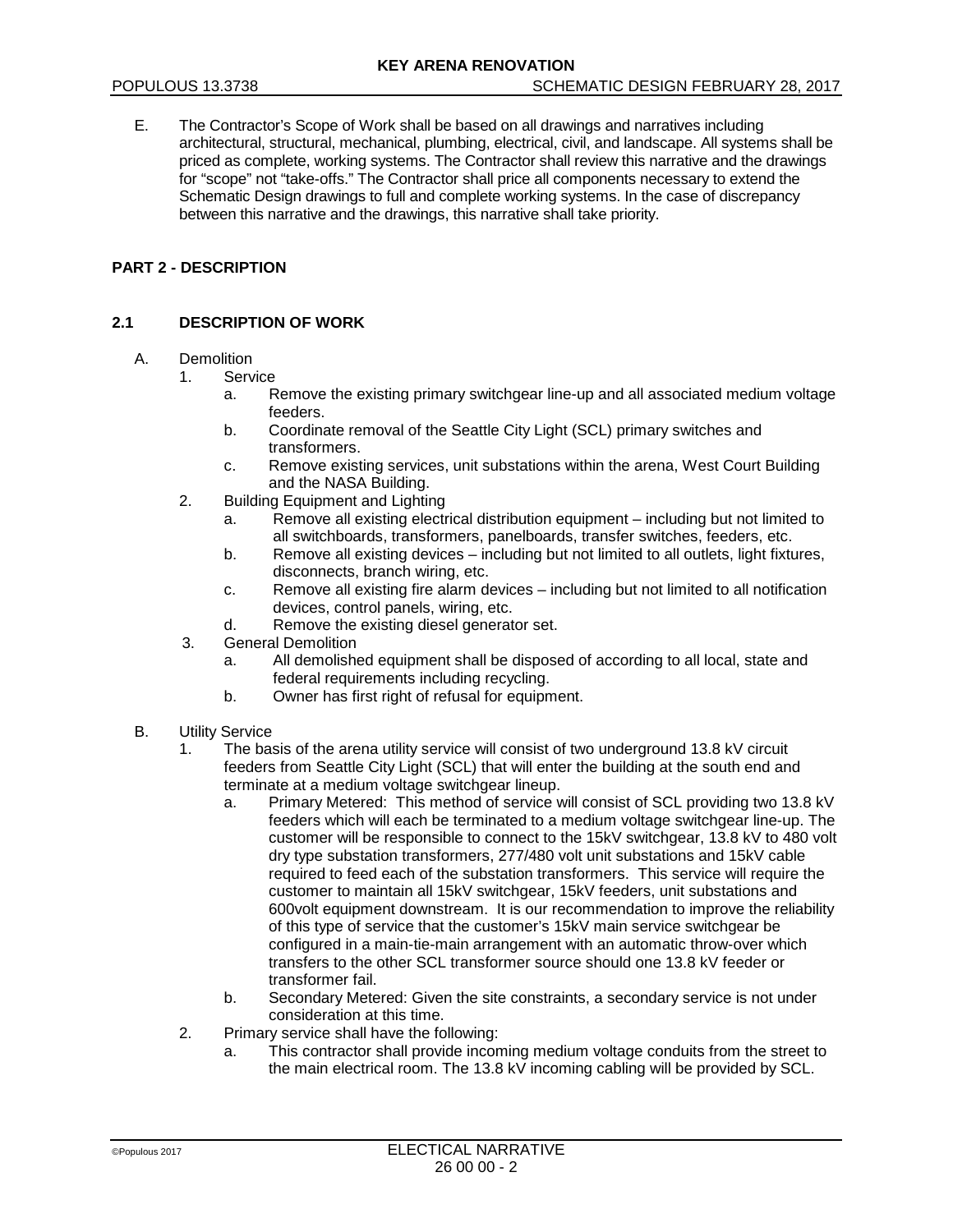- b. This contractor shall provide the 13.8 kV switchgear configured in a main-tie-main arrangement with automatic throw-over vacuum main breaker devices, utility metering and fusible load interrupter switches to serve the unit substations.
- c. A total of seven (7) 2500/3330 kVA, 4000 amp unit substations will be required. A 500 kVA, 1600 amp fire pump unit substation will be required.
- d. The unit substations shall include a dry type transformer rated for 2500/3330 kVA, 13.8 kV, 3-phase delta primary and a 480/277 volt wye secondary. Each transformer shall feed a 4000 amp switchboard rated 277/480 volt, 3 phase, 4-wire. The equipment shall be located inside in a 1-hour rated room.
- e. Medium voltage cable shall be provided from each fusible load interrupter switch to each unit substation. All medium voltage cable shall be copper or aluminum, EPR, 133% insulation and the conduits shall be concrete encased.
- f. Provide test cabinet (and wiring) for operation of the main vacuum bottle breaker outside of the enclosure without high voltage present.
- g. Provide breaker truck lift for removal of the vacuum bottle breaker.
- 3. All equipment will be fastened/restrained on a 4" housekeeping pad.<br>4. Close coordination with SCL will determine the most appropriate local
- 4. Close coordination with SCL will determine the most appropriate location to bring service into the site.
- C. Secondary Distribution (600 volt and less)
	- 1. The 4000 amp service switchboards shall consist of indoor 480Y/277V sections which will feed the electrical riser. The riser will distribute power to lighting, receptacles, mechanical equipment and concessionaire loads located on each of the levels.
	- 2. This scope of work will include all distribution panelboards, step-down transformers and panelboards as required to serve the loads of the arena.
	- 3. Bus bars in all switchboards, distribution panelboards and lighting/appliance panelboards shall be copper.
	- 4. Circuit breaker types and interrupting capacities will be selected based on the results of a short circuit study. Circuit breakers, panelboards, transformers and feeder load capacities will be selected based on the completion of the design and appropriate load calculations as well as coordination, short circuit and arc flash studies. All overcurrent protection devices shall be fully rated for the short circuit condition.
	- 5. Switchboards and panelboards will include twenty percent spare capacity and space for future additional circuit breakers and switches. Circuit breakers will be provided for all base building branch circuits. All 15amp and 20amp breakers shall be UL listed as a "Switching Breaker" and carry the "SWD" marking.
	- 6. Distribution and lighting panelboards shall utilize bolt-on circuit breakers.
	- 7. Shielded Noise isolation K-13 rated harmonic mitigating transformers and local Surge Protective Devices (SPD) units shall be provided in areas where significant harmonic loads are present. Areas that contain these types of loads are the scoreboard, broadcast and sound rooms.
	- 8. Dry Type 480-208/120 volt transformers will be provided for 120-volt loads.
	- 9. Equipment will generally be supplied painted with the factory standard color i.e. ANSI 61 gray.
	- 10. All equipment exposed to the exterior shall be rated for such conditions.
	- 11. All electrical equipment will be fastened/restrained on a 4" housekeeping pad.
	- 12. All equipment shall be provided with engraved nameplates.
- D. Emergency Power System
	- 1. Provide one (1) 3,000 kW pad mounted diesel generator in acoustical enclosure (80dba) complete with control panel, batteries, jacket heaters, and base mounted fuel tank for 24 hours of run time, etc. The generator set will feed all emergency and standby loads required by code. Exhaust piping and ventilation system to be supplied by Div. 23.
	- 2. A 2,500 amp generator distribution switchboard with separate vertical sections will be required.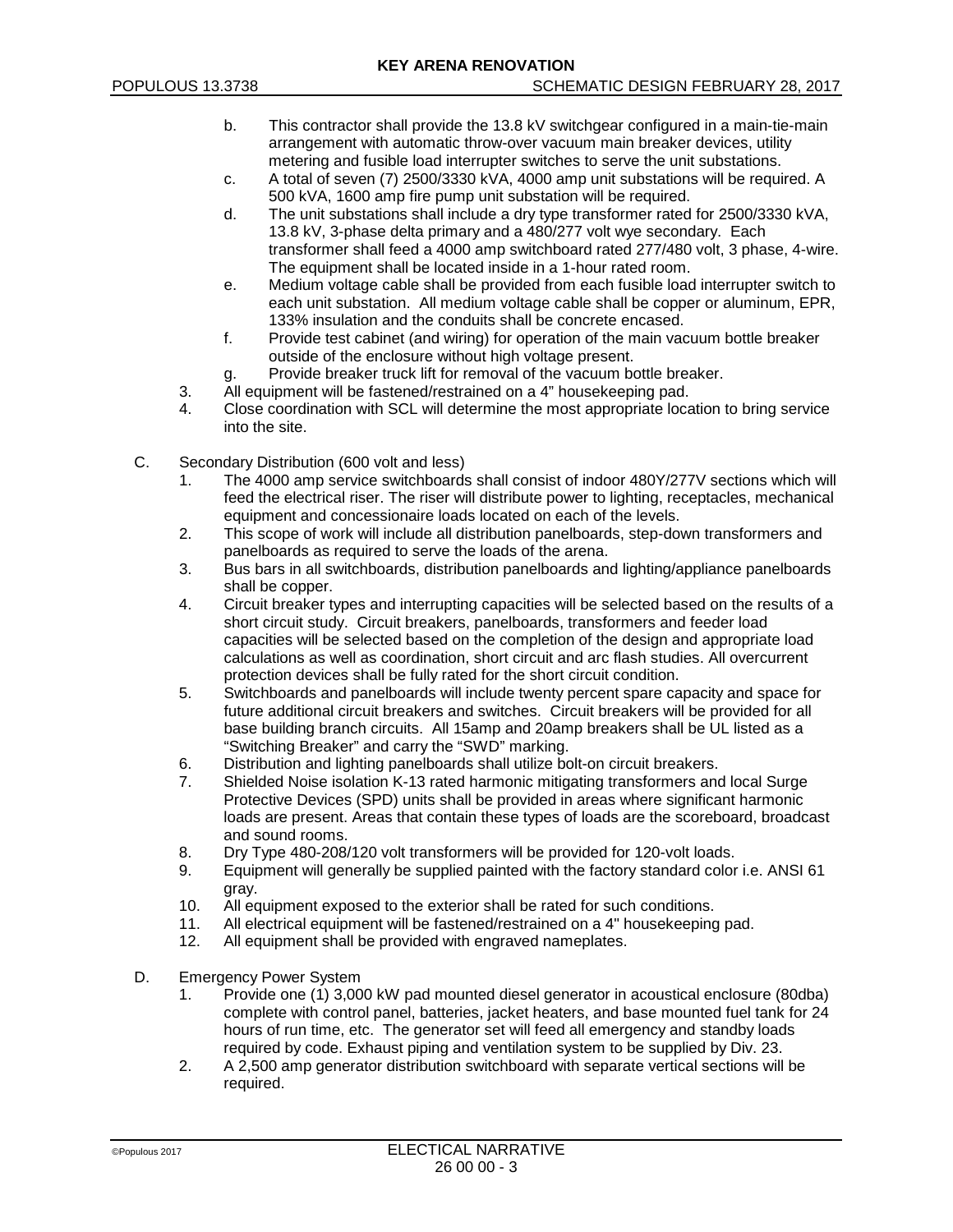- 3. Circuit breakers, fuses, transfer switches, panelboards, and feeders will be selected based on the completion of the design and appropriate load calculations, coordination study, and short circuit study.
- 4. Emergency battery lighting units will be provided at the generator location, the main electrical rooms, main telephone, in addition to the generator-powered emergency lighting system.
- E. Mechanical and Equipment Connections
	- 1. Mechanical:
		- a. Power wiring shall be provided for all Division 23 equipment including all starters in motor control centers, local disconnect switches and thermal overload switches.
		- b. Ice Rink Equipment: Provide all conduit, power wiring, etc. for a single point connection to the ice chiller – normal and standby. The standby ice chiller will be connected to the standby system via a separate transfer switch.
		- c. Starters for all packaged equipment, such as chillers, air-handling units, exhaust fans, etc., shall be provided by the mechanical contractor (MC). If motor control centers are not shown, it is assumed all starters will be provided by the MC.
		- d. Outlets on dedicated standby circuits will be provided for BMS controls in each mechanical room.
		- e. The Control system shall be provided by Division 25. Conduit & wiring by the Division 25.
	- 2. Equipment Connections:
		- a. Power to all escalators and elevators including wiring to controllers. Power to passenger elevators shall be 480volt, 3 phases from the legally required standby system and have shunt trip breakers in the machine room. Final breaker sizes shall be based on manufacturer's shop drawings.
		- b. Power will be supplied to overhead doors, dock levelers, dock locks, power mandoors, trash compactors, etc.
		- c. ADA and other powered entrance doors to be connected to the motor and controller. Provide pushbutton in mullion (120V, 1Ph, 20Amp).
		- d. All equipment supplied as part of the construction of the new arena will be provided with the appropriate electrical power connection.
- F. Branch Power Receptacles & Connections:
	- 1. Receptacles: In general receptacles shall be provided where needed, including the following:
		- a. The mechanical, electrical, and storage area receptacles to be 18"AFF, rated 20amps with stainless cover plates, generally one on each wall.
		- b. The workshop room with a dedicated panel and transformer and a minimum of four outlets per wall, 20amp, 277volt disconnect for testing arena lighting and a 50amp, 480volt, 3 phase disconnect switch for a welder.
		- c. Provide two receptacles in each column on the main, suite and upper concourse.
		- d. Provide receptacles in each lobby, corridor, hallway, catwalk, etc.
		- e. Provide three duplex receptacles and one quad receptacle in each office.<br>F. Provide GFCI type receptacles at counters in each washroom, within 6 fee
		- Provide GFCI type receptacles at counters in each washroom, within 6 feet of a sink, elevator pits and elevator machine rooms. All exterior receptacles shall be GFCI type with a metallic weatherproof cover.
		- g. Provide GFCI receptacle in trees and planters for holiday lighting.
		- h. Provide receptacles on 2-foot centers above all counters.
		- i. For all battery chargers and electric carts. Provided a minimum of four (4) locations with dedicated 20amp, 120volt receptacles.
		- j. Provide 40Amp, 208V, 1Ph connections for each electric vehicle charging station.
		- k. For cleaning (on 40' centers in corridors and concourses).
		- l. A 20Amp, 120volt receptacle mounted at each ATM machine.
		- m. Adjacent to all IPTV outlets.
		- n. Within 25 feet of mechanical equipment.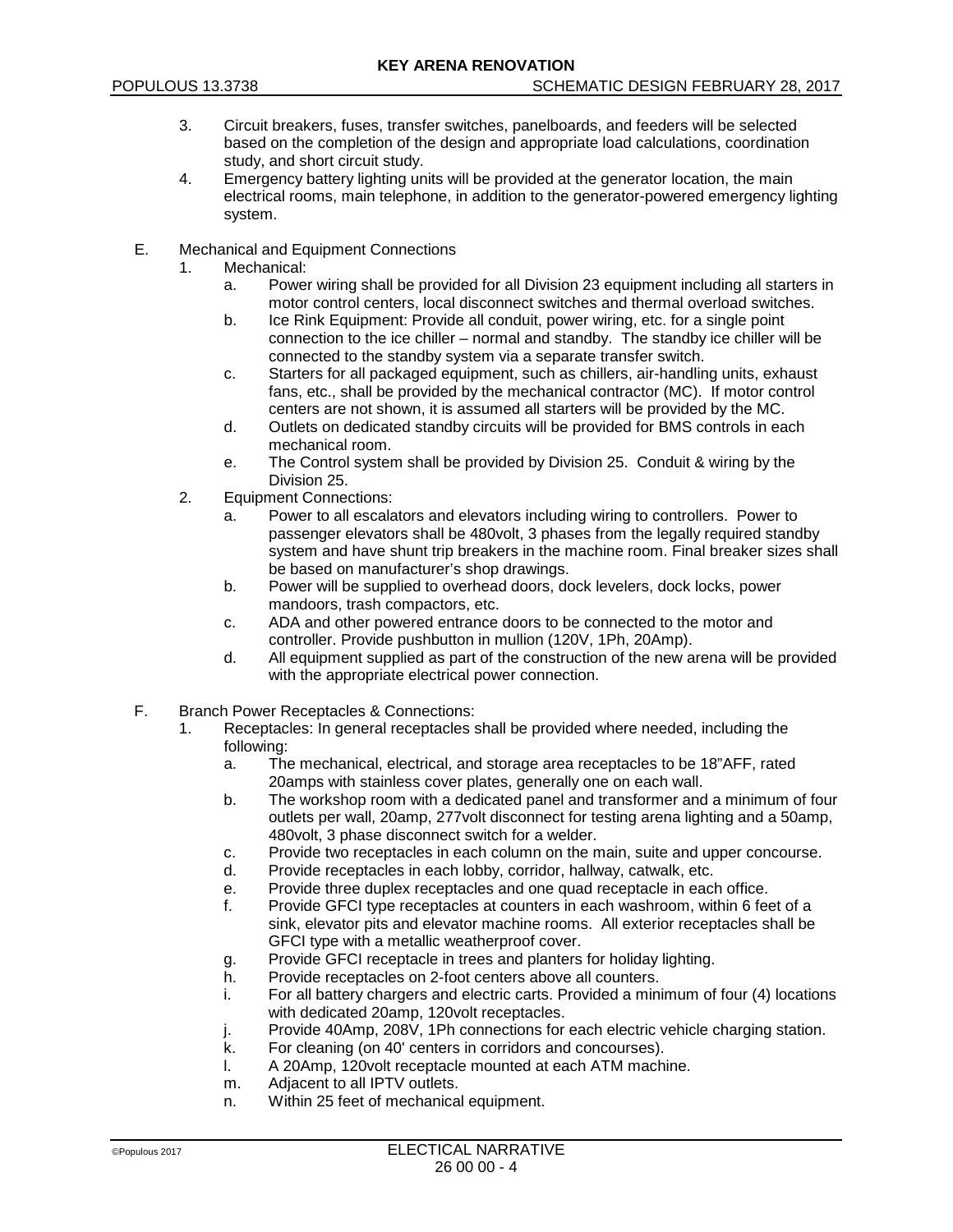- o. Duplex outlets shall provide for ADA seating areas within the seating bowl. Assume two outlets per handicap seating section.
- p. For all suite equipment (icemaker, refrigerator, induction burners, etc.). Provide a dedicated circuit for each induction burner and additional circuits for icemaker and refrigerator.
- q. Refer to Technology Systems narrative for power requirements in the Data Center, Main Comm Room, IDF Rooms, etc.
- r. Generally, arenas such as this it will require between 3750-4500 outlets. This quantity should represent a summary of the total of the above receptacle requirement.
- 2. Connections shall be provided to interior concourse signs, advertisement boards and LED graphics panels on the fascia of the seating bowl.
	- a. These individual connections shall include a junction box with a 120volt circuit and an empty 1" conduit to the telephone room or cable tray. Assume 130 locations throughout the concourse and 50 locations in the seating bowl.
	- b. The location of the signage and advertisement boards will be coordinated with the Architect and owner.
- 3. Power connections to all novelty carts, ATM machines, and other owner-related equipment.
- 4. Power for ticket office messaging on windows.
- 5. Power for security screening and wireless ticketing at entries.
- 6. Power connections for electric water cooler for drinking fountains and electronic valve systems.
- 7. Power connections to training equipment, and other locker room equipment.
- 8. Power connections to office equipment (i.e. copiers, furniture partitions, printers, computers, etc.) and other owner related equipment.
- 9. Power connections to maintenance area equipment (i.e. welders, air compressors, table saws, hand tools, etc.) Provide a 400 amp panelboard in shop area to serve the equipment.
- 10. Power to eight (8) photo strobes locations (120volt, 1phase, 30amps) with 4 outlets per location and twenty (20) spotlights (208volt, 1phase, 30amps).
- 11. Power to eight (8) blackout curtain motors in the bowl (208volt, 3phase, 30amps) and (4) blackout curtain controls in the bowl (120volt, 20amps).
- 12. Power to Scoreboard hoist motor(s) (480volt, 3phase, 100amps each).<br>13. Scoreboard Unit:
- Scoreboard Unit:
	- a. Provide all conduit for power and control wiring to connect to a center hung scoreboard(s). Provide 120/208 volt, 3 phase, 4 wire feed from a transformer / switchboard located on the catwalk. Provide power wiring and connections as required for the scoreboard system.
	- b. Provide a 500kva K-13 rated transformer and a 1,600 amp switchboard with 200 amp connections.
- 14. LED Ribbon Boards:
	- a. Provide all conduit, power wiring and control conduit to matrix boards. Assume eight (8) LED matrix board connections total on two levels within the seating bowl, each with a 120/208volt, 3 phase feed.
- 15. LED Displays:
	- a. Provide all conduit, power wiring and control conduit media mesh LED wall display. Provide 120/208volt, 3 phase panelboards to feed the wall displays.
- 16. Sound System:
	- a. Provide all conduit, wiring and power as required for the system's sound racks located on the catwalk and other areas in the arena.
	- b. Allow for a 400 amp 208/120volt, 3 phases, 4-wire panelboard (with TVSS) fed from a noise isolation transformer that is connected to the emergency system.
	- c. Provide branch wiring and outlets to amplifier racks and equipment.
	- d. This branch wiring shall be protected by a 1 hour rated enclosure.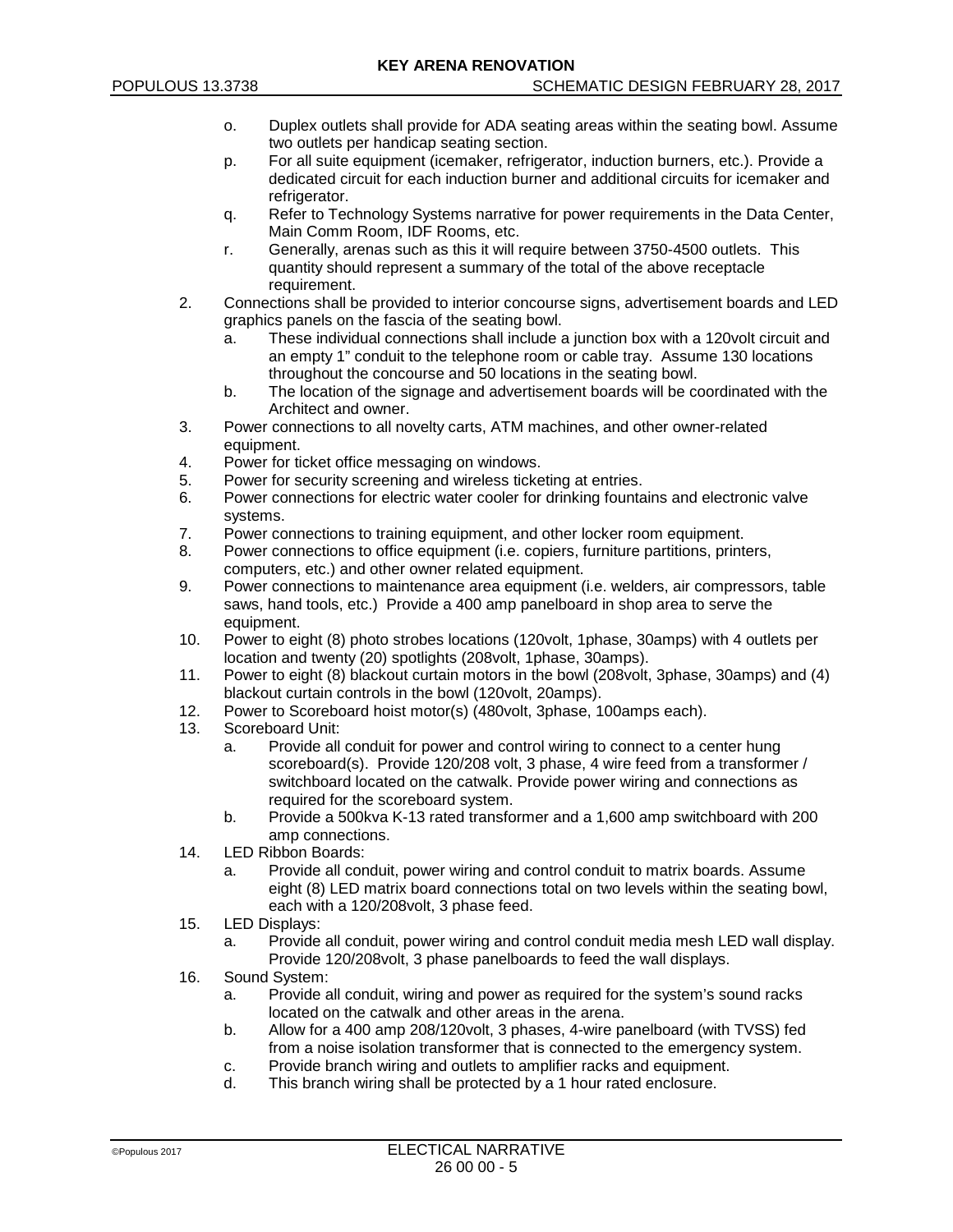- 17. Broadcast Truck Power:
	- a. Provide all conduit, wiring and fused disconnect switches to feed the broadcast truck power cabinet which consist of 200-amp company switches with Cam-Lock plug-in receptacles. Company switches shall be provided by Union Connector or approved manufacturer. This will include twelve (12) total 200-amp switches, and 208/120volt switches with Cam-Loc plug-in receptacles.
- 18. Auxiliary Broadcast Power:
	- a. Provide all conduit, wiring and fused disconnect switches to feed the auxiliary broadcast truck power cabinet which consist of 200-amp company switches with Cam-Lock plug-in receptacles. Company switches shall be provided by Union Connector or approved manufacturer. This will include six (6) total 200-amp switches, and 208/120volt switches with Cam-Loc plug-in receptacles.
	- b. Each enclosure shall be a NEMA 3R enclosure manufactured by American Midwest Power or approved manufacturer.
- 19. Satellite Uplink and ENG Truck Power:
	- a. Provide all conduit, wiring, Cam-Locks and disconnect switches for two (2) 30amp, two (2) 50amp, (1) 100amp, and one (1) 200 amp, 208/120volt switch for uplink truck enclosures.
	- b. Each enclosure shall be a NEMA 3R enclosure manufactured by American Midwest Power or approved manufacturer.
- 20. Satellite Down Link Antennas:
	- a. Provide a 1" and 2" empty conduit from the head-end equipment room to the nearest telephone room and then to each antenna for video communications. Assume 4 antennas will be required.
	- b. A dedicated 20amp, 120volt circuit will be required at each antenna for the positioning and de-icer/heater systems.
- 21. Event Power:
	- a. Provide a transformer feeding a 120/208volt switchboard at the stage right and stage left corner of the stage end of the event floor – total of two 750 kVA K-13 rated transformers feeding a 2,500 amp switchboard. Provide distribution at each of the switchboards to have multiple 200amp and 400amp company switch with Cam-lok type connectors. Provide 100amp, 480volt at one end of the stage for lasers.
	- b. Provide a transformer feeding a 120/208volt switchboard for rear stage power. Provide distribution at each of the events to have multiple 200amp and 400amp company switch with Cam-lok type connectors.
	- c. Provide a transformer feeding a 120/208volt switchboard at the catwalk level for center stage power. Provide distribution at each of the events to have multiple 100amp and 400amp company switch with Cam-lok type connectors.
- 22. Tour Bus Power: Provide eight (8) 60amp, 208/120volt fusible disconnect switches with downstream 50amp range plug at dock area for tour buses.
- 23. Courtside Press Power:
	- a. Provide 120/208volt, 3-phase connections at the front row of seating on the press sideline for connections to pre-wired tables.
- 24. Scoreboard Control Room:
	- a. Provide all conduit and power wiring for all equipment within the room. A dedicated panelboard (with TVSS) fed from a noise isolation transformer shall be provided. Assume fifty 20amp, 120volt circuits will be required.
	- b. Provide a 25kw 480-208/120volt UPS and 100amp panelboard to feed critical scoreboard components.
	- c. Provide (15) 20 amp, 120volt circuits from the UPS system for emergency messages to the scoreboard.
- 25. Technical Power (isolated): For all camera locations, TV/Radio booths and Media rooms provide the following per location:<br>a. Broadcast Booth
	- a. Broadcast Booth 14-20amp, 120volt dedicated circuits<br>b Radio Booth 6-20amp 120volt dedicated circuits
	-
	- b. Radio Booth 6-20amp, 120volt dedicated circuits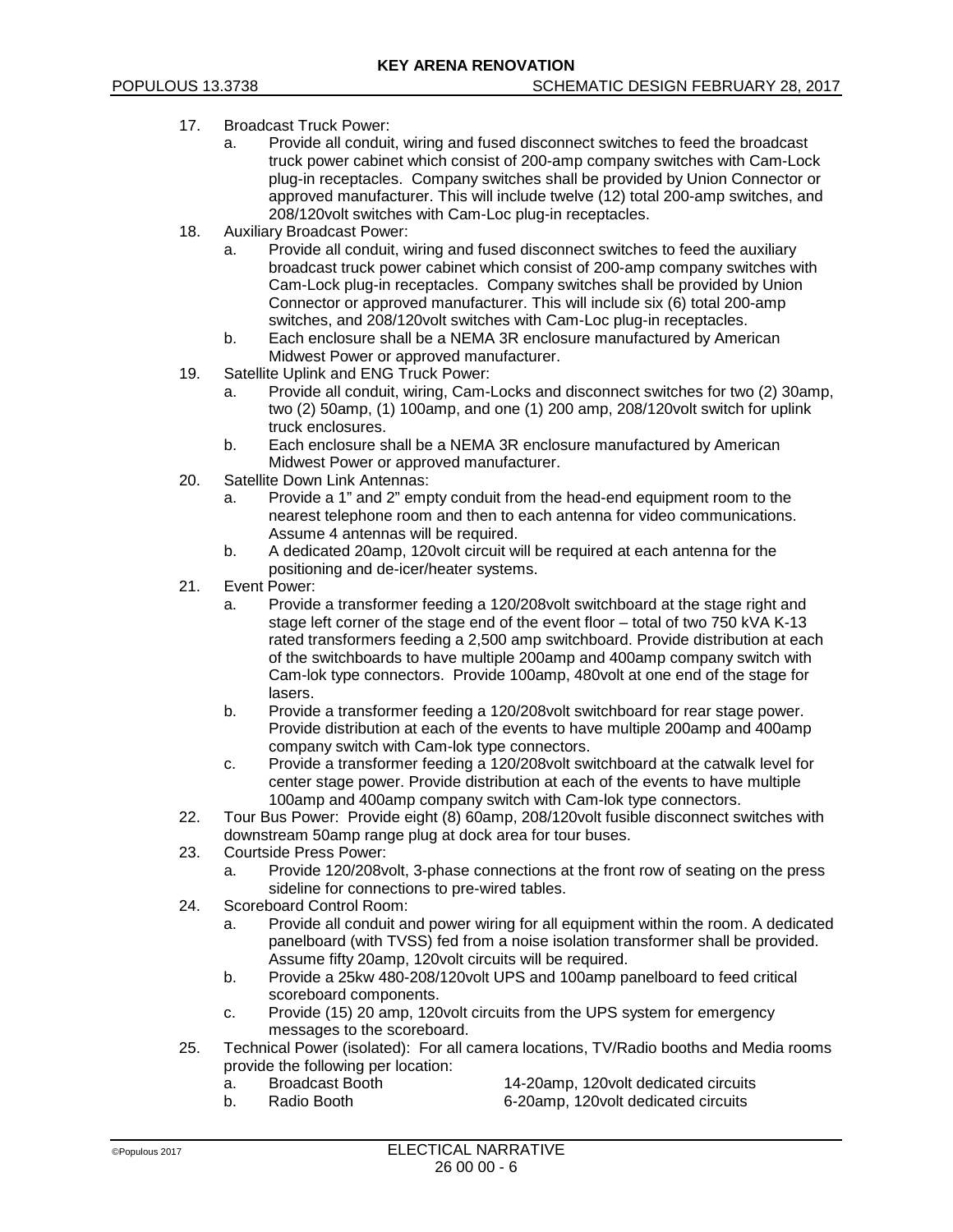- c. Local Media Rooms 14-20amp, 120volt dedicated circuits
- d. Camera (JBE) Locations 4-20amp, 120volt dedicated circuits
- 
- 
- 30amp, 120volt dedicated circuit
- 
- 26. Distributed Television System:
	- a. Include outlets for all television sets distributed throughout the arena. Each outlet shall consist of a box and empty conduit to ceiling space for signal wiring plus a receptacle, within a common cover plate. Signal wiring shall be by others. Refer to the architectural drawings and narrative for locations / quantities.
- 27. Arena Naming Signs:
	- a. Provide multiple 120 volt 20 amp circuits at each naming rights location including each building façade direction and on the roof.
- 28. Plaza Power:
	- a. Provide GFI outlets in the plaza (total of 30 outlets and a 100amp, 208volt, 3phase company switch) for live entertainment.
- 29. X-ray Equipment:
	- a. Provide a 45kVA and 150amp panelboard with shunt trip main breaker and EPO at the door.
	- b. Provide a 100 amp 480 volt 3 phase connection to the x-ray generator.
- G. Concession Power and Connections
	- 1. The building design shall include the following electrical events for concession spaces:
		- a. A 120/208 volt, 3 phase empty panelboard at each concession location. Space and code required clearances for panelboards will be required in each concession stand. Large stands will have a 400 amp panelboard and small stands a 225 amp panelboard.
		- b. Power for the electric water heater.
		- c. Partial emergency lighting circuit.
		- d. Lensed light fixtures.
		- e. All panelboard branch breakers, power and lighting distribution within the concession.
		- f. Shunt trip breakers for the cooking equipment under the hood.
		- g. Fire alarm connection to the hood fire suppression system.
		- h. Beverage conduit refer to Food Service Narrative for more information.
	- 2. Power receptacles for 20amp, 120volt carts, 30amp, 60amp and 100amp, 208/120volt, 3 phase portable concession carts. The total quantity shall be sixty (60) 20amp at 120volt, thirty (30) 30amp, twenty (20) 60amp and (4) 100amp at 120/208volt.
- H. Lighting & Lighting Controls
	- 1. All interior areas of the arena will be provided with a lighting system to maintained illumination levels recommend by IES/ASHRAE, NEC, and NFPA.
	- 2. All lighting will meet all required energy codes including but not limited to the IECC/ASHRAE 90.1 and Washington State and Seattle Energy Code.
	- 3. All light fixtures utilizing will be commercial quality grade fixtures. The lighting system will be complete with panelboards, feeders, branch circuits, and controls all as specified herein. Circuiting will generally be 277 volts for LED and fluorescent lighting and 120 volt for some LED fixtures.
	- 4. LED light fixtures will have drivers appropriate for conditions, dimming, etc.<br>5. Provide LED exit signs along all paths of egress exits. A sign shall be no fu
	- 5. Provide LED exit signs along all paths of egress exits. A sign shall be no further than 100 feet apart in any egress corridor or path. An exit sign shall be provided at every egress door and stairway. It is anticipated that 300 edge lit acrylic exit signs will be required for the arena.
- 
- e. Camera (JBT) Locations 1-20amp, 120volt dedicated circuits<br>f. Camera (JBA) Locations 1-20amp, 120volt dedicated circuits f. Camera (JBA) Locations 1-20amp, 120volt dedicated circuits and 1-

g. Replay Control Room 16-20amp, 120volt dedicated circuits<br>
h. Coaches Video Room 4-20amp, 120volt dedicated circuits h. Coaches Video Room 4-20amp, 120volt dedicated circuits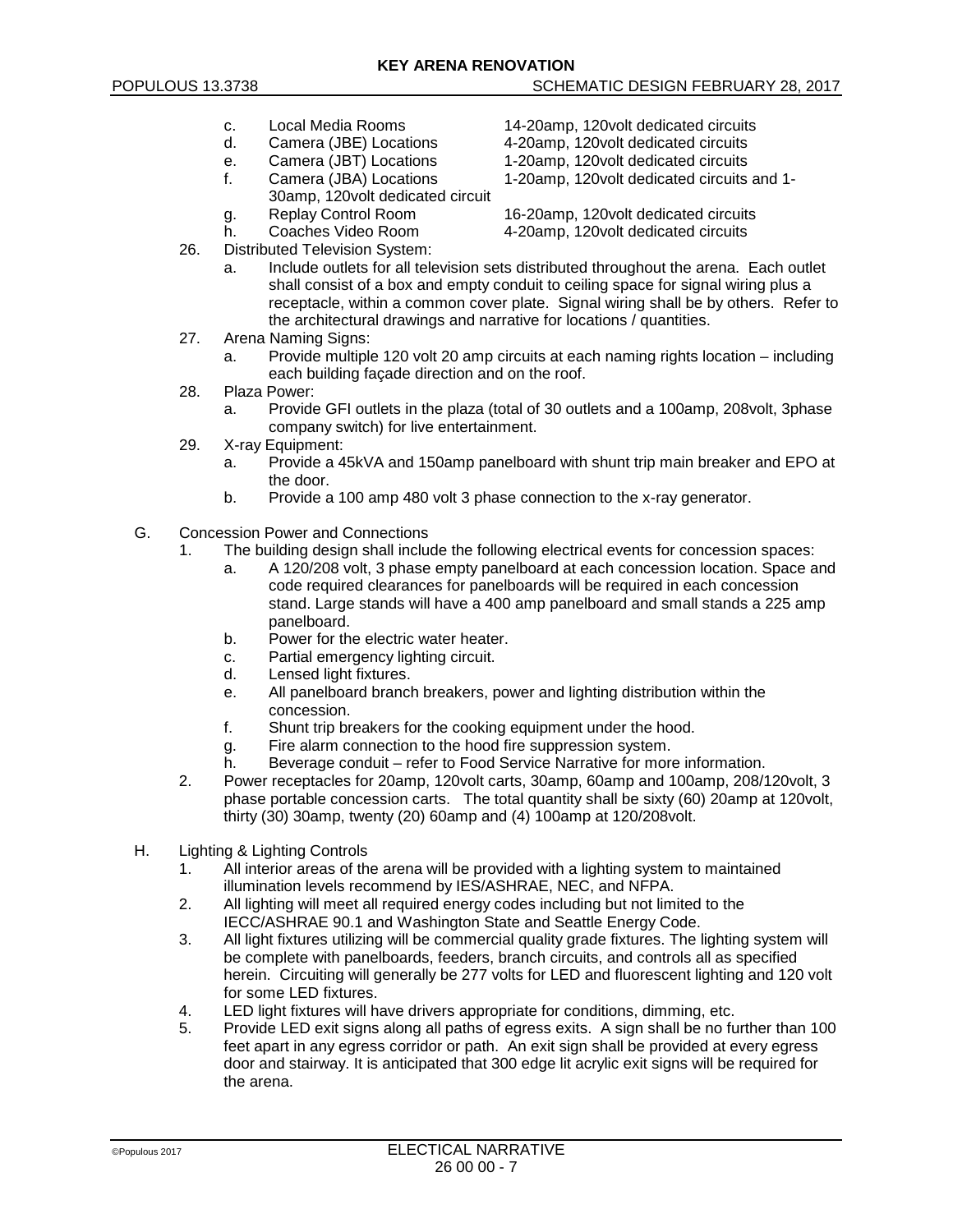# 6. Lighting Controls:

- a. All lighting shall be controlled by a networkable lighting control system with a built-in time scheduling software and local overrides. The lighting control system shall be a stand alone low voltage system, which is specifically design for controlling lighting in an arena and interfacing with building automation system to control certain zones.
- b. System shall be microprocessor based with processors in each relay cabinet. Multiplexed data bus shall be routed between processors. Provide Windows based software for the system programming and control. Control screens shall be field programmable. All graphic screens shall be customized for this particular project and show every level of the arena floor plan and elevations (Allow for a minimum of 50 screens).
- c. The lighting control system shall include low voltage control and DMX functions, interface, controller, etc. to control specific light fixtures to be determined as the design progresses.
- d. Relay panels to be located adjacent to lighting panels as required for a complete low voltage control system.
- e. Lighting circuit for the inside lighting will be controlled by lighting control relays. The exterior lighting will be controlled by photocell and the relays in the lighting control panel which can be over-ridden by the lighting control system.
- f. The lighting control system will require multiple control stations with the main station located at the scoreboard control room, and additional remote stations at 24 hour security office, engineering office and the Event floor tunnel. The remote stations shall be wireless removable LCD touch screens.
- g. Private suite local dimming controls to be over-ridden by the lighting control system for blackout conditions.
- h. Daylighting will be incorporated in public areas which are not viewable to the bowl.
- i. All lighting control / dimming panels shall be able to support DMX control. At a minimum several universes shall be provided to facilitate control of the lighting within the arena.
- j. Light switches in home and visiting team areas, office areas, suites, storage rooms, and mechanical/electrical rooms will be line voltage, with local toggles and lighting control override.
- k. All offices, toilets and conference rooms shall have occupancy sensors that are tied into the lighting control system.
- l. Line voltage switches will be provided at each entry to room in all areas controlled by lighting control.
- m. All non IPTV advertising panels, arena signage, LED displays and blackout fixtures shall be connected to the lighting control system for blackout conditions.
- n. Each riser electrical room shall have a remote control pushbutton station to control all lighting zones on the floor for that riser.
- o. Provide a minimum of 80 hours of training on system after the system has been accepted by the owner.
- p. The lighting control manufacturer shall participate in the commissioning process with the contractor.
- q. The lighting control manufacturer shall have technical representatives at the first two of each type of event – minimum six events.
- 7. The interior lighting concepts will be developed with the architectural team during the design development phase. The overall fixture quantity for this type of projects is typically between 9500-10,500 fixtures. For pricing purposes linear fixtures shall be calculated as follows:
	- a. 4' Linear Pendant = 1 fixture
	- b. 8" Continuous Linear Pendant = 1 fixture
	- c. Linear Fixtures over 8' in length = 1 fixture for each 8' increment. Examples: Continuous 12' pendant = 2 fixtures, Continuous 16' pendant = 2 fixtures and Continuous  $20'$  pendant = 3 fixtures.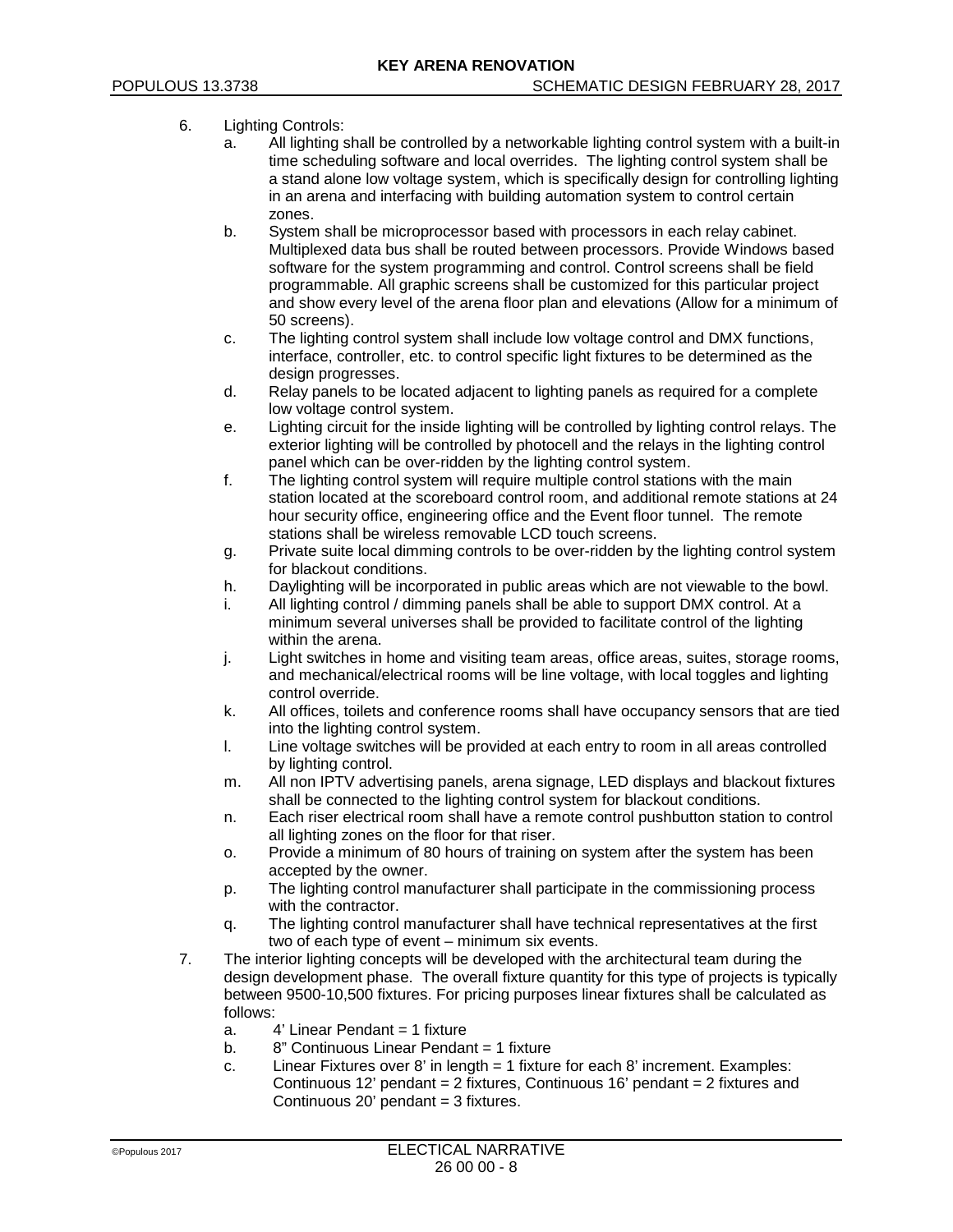# **2.1 ARCHITECTURAL LIGHTING SCOPE**

### A. NOTE:

1. Allowances represent material cost only and does not include installation, wiring, controls, sales tax, markup, shipping, etc.

### B. GENERAL

| 1 <sub>1</sub> | Interior Graphics Lighting:                           | \$150,000   |
|----------------|-------------------------------------------------------|-------------|
|                | Facade:                                               | \$1,000,000 |
| З.             | Base Building including garage and all premium areas: | \$4,500,000 |
| 4.             | Total                                                 | \$5,650,000 |

# **Not included in the budgets above but to be carried as option(s) to be considered:**

- Color changing LED roof lighting.
- Color changing LED façade lighting.

# C. ARENA BOWL LIGHTING

- 1. Provide sports lighting and general bowl illumination as detailed below and as indicated on the arena bowl lighting plan. The levels will be provided over the floor surfaces and ancillary locations.
- 2. All luminaries will be mounted on the catwalk support rails.
- 3. Catwalk positions are anticipated at the following angles  $-42^{\circ}$  from the center of the playing surface to the catwalk rail and  $5^\circ$  from the edge of the dasher to the catwalk rail.
- 4. Ensure shadows do not occur. Identify face of scoreboard illumination to not exceed 50 Foot-candles.
- 5. L.L.F. A light Loss Factor of 0.90 will be used to calculate the maintained foot-candle level.
- 6. Luminaries will be made of aluminum housing with integral heat sink, top and bottom adjustable glare shields on all fixtures.
- 7. Foot-candle levels will be taken 3ft off the ice floor and on 10 foot centers. Readings to be  $\pm$  5% of computer design drawings.
- 8. Manufacturer will provide shop drawing computer layouts for hockey indicating number of points, number of luminaries, type of each luminaire, average foot-candle level, minimum foot-candle level and max./min. ratio.
- 9. Each fixture will come complete with a twistlock male connector and female outlet with remote driver. Female outlet will be installed in a wireway on the catwalk by Division 26.
- 10. All catwalk fixtures shall have safety cables which connect the fixture to the catwalk.
- 11. All drivers shall be connected with Cat. 5E cable daisy chained for control. Provide a minimum of one universe.
- 12. Control scenes at a minimum will include at a minimum the following:
	- a. Hockey
	- b. Basketball
	- c. Maintenance
	- d. House
	- e. Concert Infill<br>f. Full House
	- Full House
	- g. Half House
	- h. 270 House
	- i. 240 House
	- j. Chase
	- k. Flash
	- l. 10 spare scenes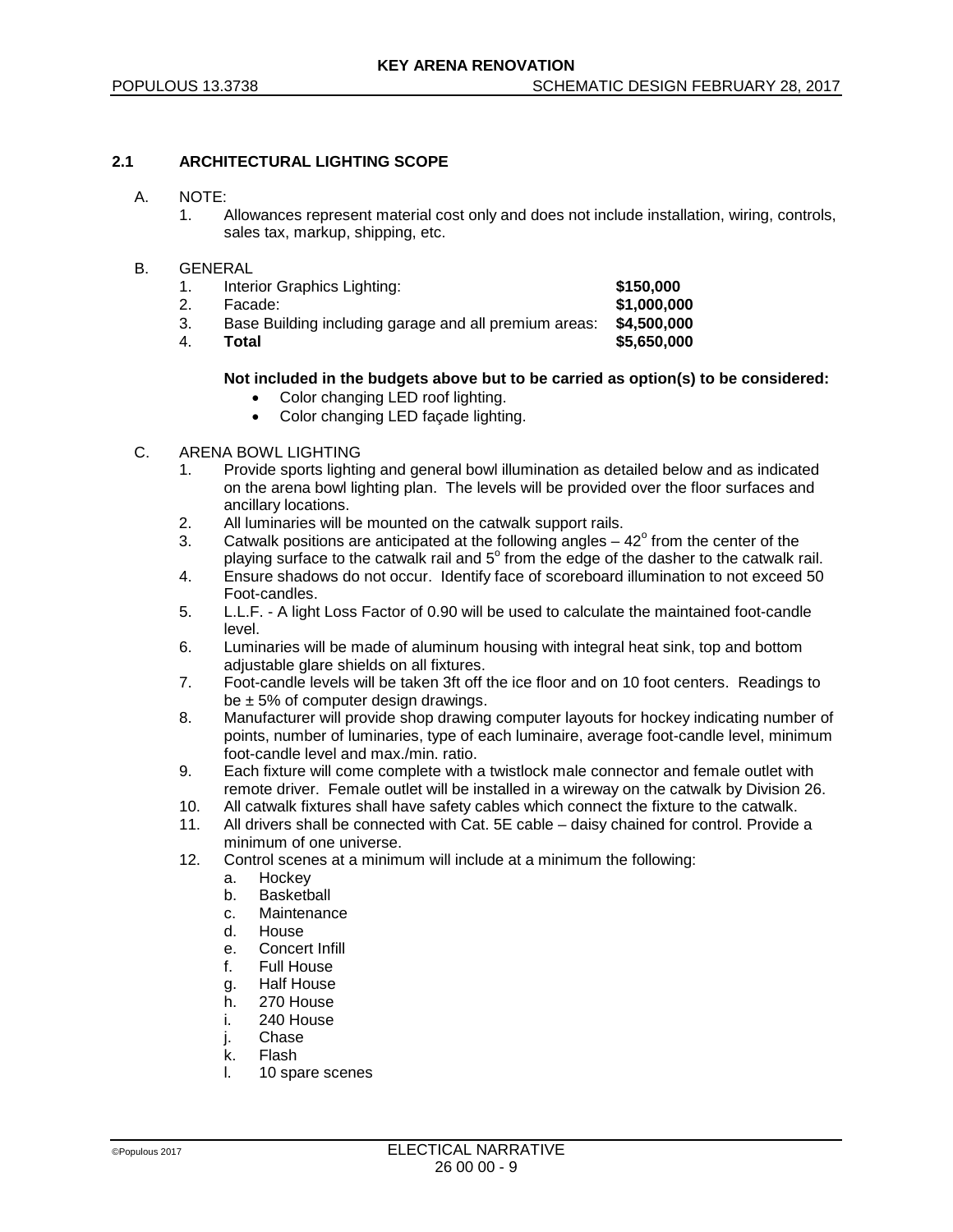13. Each of the acceptable manufacturers shall provide fixtures for the sports lighting or as required to meet the all the specification and the NBA and NHL guidelines. The acceptable manufacturers and additional information is as follows:

300 Watt Fixtures Arena 300 Ephesus

355 Watt Fixtures Musco LED Lineup Musco

400 Watt Fixtures Giga Tera SufaX Giga Tera

# **2.2 THE FOLLOWING IS THE ARENA BOWL LIGHTING REQUIREMENTS:**

# **Arena Bowl Lighting Luminaries**

| <b>Key</b>     | Lamp(s)    | <b>Luminaire Description</b>                                                                                                                                                                                                                                                                                                      | Location | <b>Ave Maint.</b><br><b>Foot-Candles</b>                 |
|----------------|------------|-----------------------------------------------------------------------------------------------------------------------------------------------------------------------------------------------------------------------------------------------------------------------------------------------------------------------------------|----------|----------------------------------------------------------|
| S <sub>1</sub> | <b>LED</b> | LED sports lighting fixture with a<br>heavy duty aluminum housing; high<br>power factor remote driver; clear<br>tempered and impact resistant glass,<br>stainless steel hardware; knuckle or<br>yoke mount with protractor base-<br>plate, vertical adjustment aiming. A<br>total of 300 fixtures are anticipated.                | Catwalk  | See requirements<br>below                                |
| S <sub>2</sub> | <b>LED</b> | LED maintenance / egress lighting<br>fixture with a heavy duty aluminum<br>housing; high power factor remote<br>driver; clear tempered and impact<br>resistant glass, stainless steel<br>hardware; knuckle or yoke mount with<br>protractor base-plate, vertical<br>adjustment aiming. A total of 76<br>fixtures are anticipated. | Catwalk  | 10-20 FC<br>Seating Area &<br>Floor<br>CRI 80+<br>4,500K |
| S <sub>4</sub> | <b>LED</b> | Aisle lighting fixture shall be located<br>on the catwalk. (Framing Projector)<br>Provide a quantity of 160 fixtures.<br>ETC Source 4 with LED retrofit kit or<br>approved equal.                                                                                                                                                 | Catwalk  | $1-2$ FC<br><b>Seating Bowl</b><br>Aisle                 |
| S <sub>5</sub> | <b>LED</b> | Aisle lighting fixture shall be located<br>on the catwalk. (Framing Projector)<br>Provide a quantity of 10 fixtures.<br>ETC Source 4 with LED retrofit kit or<br>approved equal.                                                                                                                                                  | Catwalk  | N/A                                                      |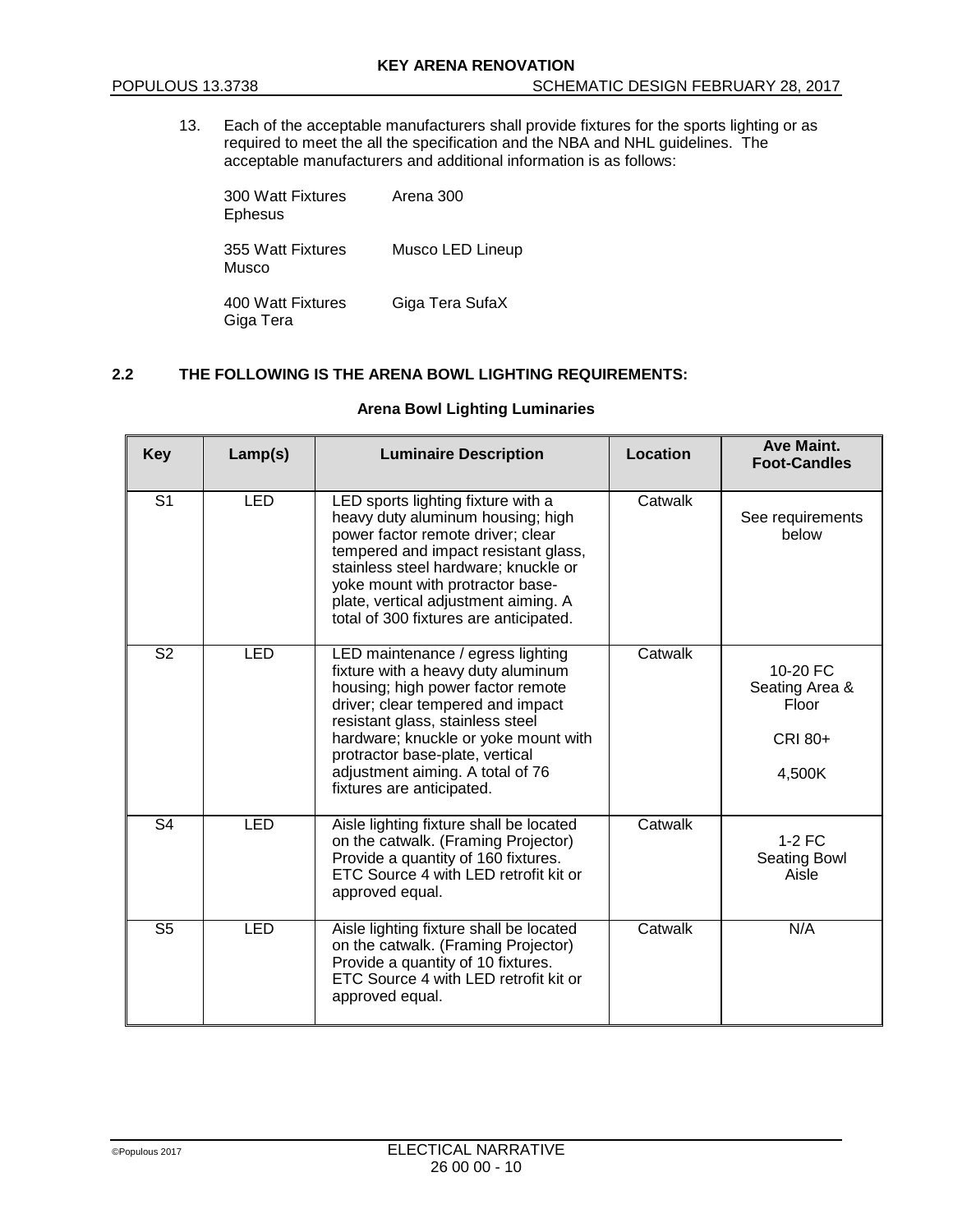# **NHL Lighting Criteria**

| Hockey                                |                          | <b>Vertical Illuminance</b> | <b>Horizontal Illuminance</b> |                                                                                                              | <b>Properties of Diodes</b>                |                             |                                               | <b>Glare Rating</b> |
|---------------------------------------|--------------------------|-----------------------------|-------------------------------|--------------------------------------------------------------------------------------------------------------|--------------------------------------------|-----------------------------|-----------------------------------------------|---------------------|
|                                       | Ev Cam<br><b>Minimum</b> | Uniformity                  | Eh<br><b>Minimum</b>          | Uniformity                                                                                                   | Color<br>Temperature<br>(Full<br>Spectrum) | Color<br>Rendering<br>Index | <b>TLCI</b><br>(Television<br>Color<br>Index) | <b>GR</b>           |
| Calculation<br><b>Towards</b>         | <b>FC</b>                | Max:Min                     | <b>FC</b>                     | Max:Min                                                                                                      | Tk                                         | Ra                          | <b>TLCI</b>                                   |                     |
| Main<br>Camera                        | 140                      | 1.35:1                      | 160                           | 1.35:1                                                                                                       | $\geq 5400 K$<br>$\leq$ 5800 K             | $\geq 80$                   | $\geq 75$                                     | $\leq 40$           |
| Reverse<br>Camera                     |                          |                             |                               |                                                                                                              |                                            |                             |                                               |                     |
| Coefficient of Variance               |                          |                             |                               | < 0.15                                                                                                       |                                            |                             |                                               |                     |
| Vertical to Horizontal Modeling Ratio |                          |                             |                               |                                                                                                              | Between 1:1.15 and 1:1.70                  |                             |                                               |                     |
| Ice to Dasher Shadow Ratio            |                          |                             |                               | 1:0.75 of the horizontal Eh average                                                                          |                                            |                             |                                               |                     |
| Ice to Penalty Box Ratio              |                          |                             |                               | 1:0.75 Minimum                                                                                               |                                            |                             |                                               |                     |
| Ice to Player Benches Ratio           |                          |                             |                               |                                                                                                              | 1:0.75 Minimum                             |                             |                                               |                     |
| Ice to Spectator Ratio                |                          |                             |                               | 1:0.75 Minimum for first 10 rows<br>1:0.50 Minimum for next 15 rows<br>1:0.25 Minimum to the concourse level |                                            |                             |                                               |                     |

# **NBA Lighting Criteria**

| Basketball                    |           | <b>Vertical Illuminance</b> | <b>Horizontal Illuminance</b> |                   | <b>Properties of Diodes</b>       |                    |                                | <b>Glare Rating</b> |
|-------------------------------|-----------|-----------------------------|-------------------------------|-------------------|-----------------------------------|--------------------|--------------------------------|---------------------|
|                               | Ev Cam    | <b>Uniformity</b>           | Eh                            | <b>Uniformity</b> | Color                             | Color              | <b>TLCI</b>                    | <b>GR</b>           |
|                               | Average   |                             | Average                       |                   | Temperature<br>(Full<br>Spectrum) | Rendering<br>Index | (Television<br>Color<br>Index) |                     |
| Calculation<br><b>Towards</b> | <b>FC</b> | Max:Min                     | FC                            | Max:Min           | <b>Tk</b>                         | Ra                 | <b>TLCI</b>                    |                     |
| Main<br>Camera                | 145       | 1.35:1                      | 230-270                       | 1.35:1            | $\geq 5400$ K<br>$\leq 5800$ K    | $\geq 80$          | $\geq 75$                      | $\leq 40$           |
| Reverse<br>Camera             |           |                             |                               |                   |                                   |                    |                                |                     |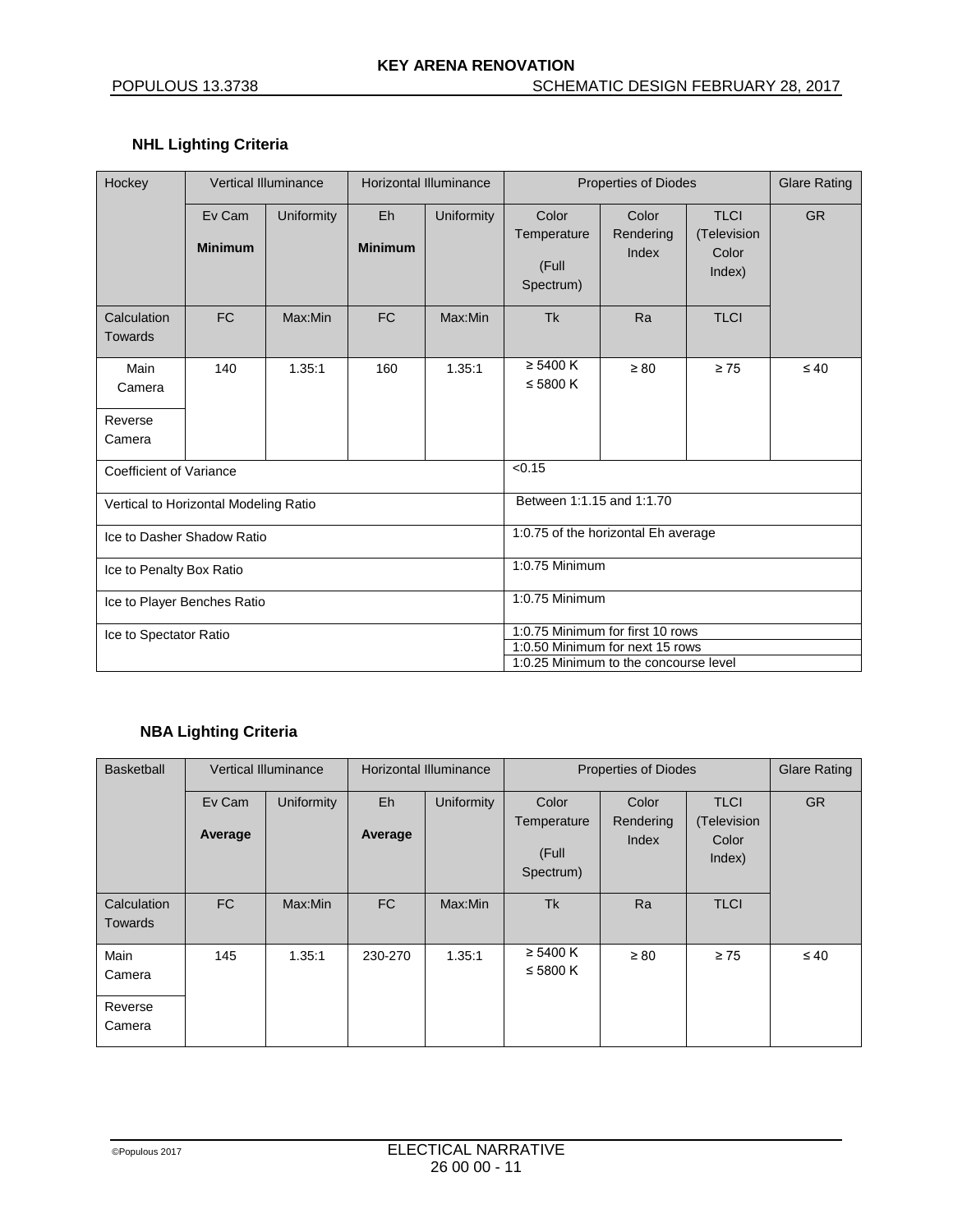# **KEY ARENA RENOVATION**

|                         |         |       | <b>Baseline</b> |            |           | Sideline        |            |             |
|-------------------------|---------|-------|-----------------|------------|-----------|-----------------|------------|-------------|
|                         |         |       | <b>Distance</b> | Horizontal | Vertical  | <b>Distance</b> | Horizontal | Vertical    |
|                         |         |       | from<br>Court   | (FC)       | (FC)      | from Court      | (FC)       | (FC)        |
| Sideline<br>True        | 130     | 1.5:1 | 10 feet         | 155 - 195  | 105 - 145 | 10 feet         | 155 - 195  | $105 - 145$ |
| Vertical                |         |       | 30 feet         | $75 - 125$ | $45 - 60$ | 30 feet         | $75 - 125$ | $45 - 60$   |
| <b>Baseline</b><br>True | 110-120 | 1.5:1 | 50 feet         | $15 - 45$  | $15 - 35$ | 50 feet         | $15 - 45$  | $15 - 35$   |
| Vertical                |         |       | 70 feet         | $5 - 15$   | $5 - 15$  | 70 feet         | $5 - 15$   | $5 - 15$    |

#### **2.3 FIRE ALARM SYSTEM**

- A. The fire alarm system shall be designed in accordance with the program requirements, latest industry standards, applicable codes (NFPA, ADA, and NEC). All equipment shall be U.L. approved or code equivalent.
- B. The fire alarm system for the arena will be electronically supervised, microprocessor based, analog/digital addressable, multiplexed networked fire alarm system, fully integrated with an emergency voice communication system and the seating bowl non-supervised public address system. This shall also integrate with the Building Management System (BMS) and any required smoke control panel.
- C. The fire alarm system will be comprised but not limited to the following key components:
	- 1. Fire Alarm Control Panel.
	- 2. Emergency Voice Communication Panel.
	- 3. Floor Graphic Annunciator Panels.<br>4. Fire Alarm Audible. Visual and Initia
	- Fire Alarm Audible, Visual and Initiating Devices.
	- 5. Smoke Control Panels and wiring to interface with Smoke Control Fans.<br>6. Interface with Mechanical/Sprinkler/HVAC Security System.
	- 6. Interface with Mechanical/Sprinkler/HVAC Security System.<br>7. Interface with Elevator Controllers
	- Interface with Elevator Controllers
- D. The fire alarm voice communication system shall interface with the arena's public address system in an alarm conditions to make emergency voice announcements to the seating bowl.
- E. OSID type beam detectors or an air sampling system will be provided at the catwalk level of the bowl.
- F. The Fire Command Center will shall include the fire alarm control panel system printer and floor graphic annunciators, generator control panel, elevator status/control panel, fire pump status/control panel and Smoke Control graphic control panel.
- G. The fire alarm wiring shall be Class A and be installed in an approved raceway. Raceways to be painted red. Provide 2 hour rated cable or cable in a 2 hour rated enclosure where required by the IBC and NFPA.
- H. The fire alarm system shall be equipped with a common event reporting digital alarm communication transmitter (DACT). Provide two telephone lines to the DACT and the specified programming and establish the proper reporting to the off-site monitoring system as part of the construction project.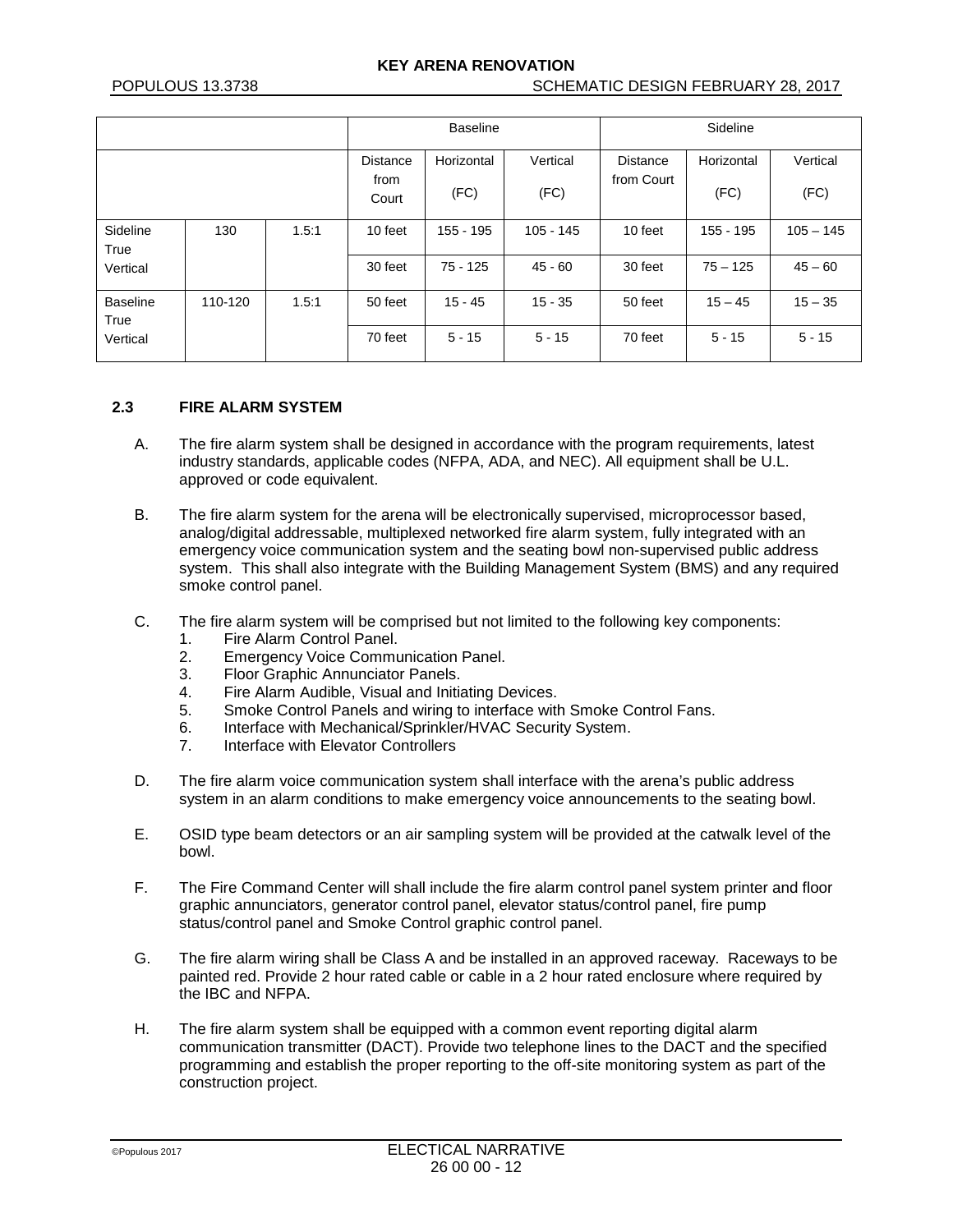- I. Provide fire alarm trouble and alarm outputs to building management and security system if located remote from Fire alarm panel.
- J. Submit a Record of Completion using the form found in NFPA 72, 2013.

# **2.4 LIGHTNING PROTECTION SYSTEM**

- A. Provide a complete lightning protection system with air terminals, down conductors and grounding in accordance with NFPA 780. The system must be Master C label and be U.L. listed.
- B. As an alternate, provide price to provide and install an Early Streamer Emission (ESE) type lightning protection system. A minimum of two masts will be required.

# **2.5 COMMUNICATION SYSTEMS**

A. Refer to Technology Systems Narrative for raceway, power and cabling requirements.

#### **2.6 SECURITY SYSTEMS**

A. Refer to Technology Systems Narrative for Additional Requirements.

#### **2.7 EQUIPMENT LIST**

A. The following is a list of manufacturers who are proposed (as applicable) for the purpose of pricing.

| <b>ITEMS</b>                          | <b>MANUFACTURER</b>     |
|---------------------------------------|-------------------------|
|                                       |                         |
| Metal Enclosed Medium Voltage Breaker | <b>General Electric</b> |
| and Interrupter Switches              | Schneider               |
|                                       | Eaton                   |
|                                       | Siemens-ITE             |
| Medium Voltage Cable                  | American Insulated Wire |
|                                       | Okonite                 |
|                                       | South Wire              |
| <b>Unit Substations</b>               | <b>General Electric</b> |
|                                       | Schneider               |
|                                       | Eaton                   |
|                                       | Siemens-ITE             |
| Switchboards and Panelboards          | <b>General Electric</b> |
|                                       | Schneider               |
|                                       | Eaton                   |
|                                       | Siemens-ITE             |
| Dry-Type Transformers (Low Voltage)   | <b>General Electric</b> |
|                                       | Schneider               |
|                                       | Faton                   |
|                                       | Siemens-ITE             |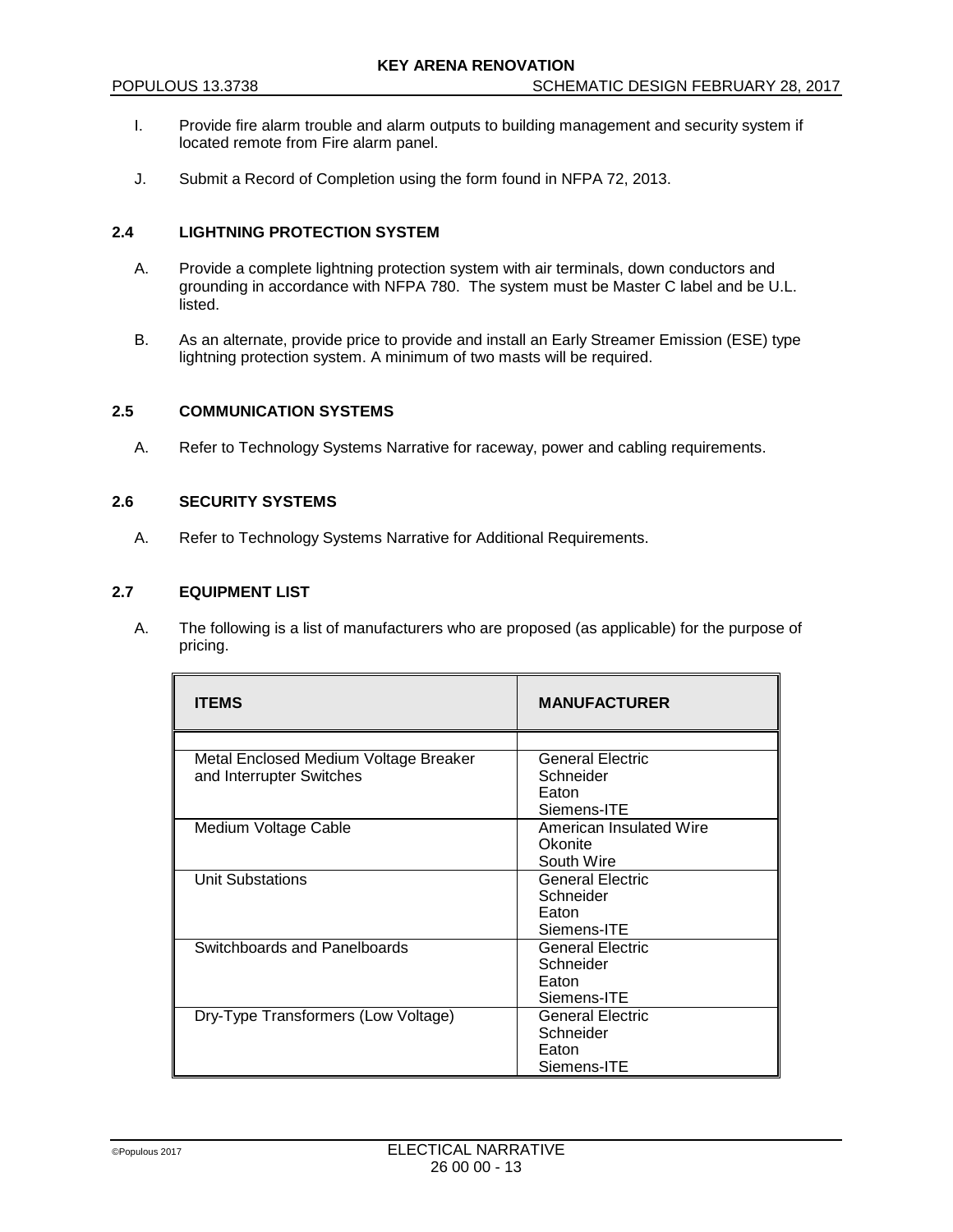| <b>ITEMS</b>                         | <b>MANUFACTURER</b>                    |
|--------------------------------------|----------------------------------------|
| <b>Motor Controls</b>                | Schneider                              |
| <b>Motor Control Center</b>          | <b>General Electric</b>                |
|                                      | <b>Siemens</b>                         |
|                                      | Cutler-Hammer                          |
| <b>Wires and Cables</b>              | American Insulated Wire                |
|                                      | Okonite                                |
|                                      | South Wire                             |
| <b>Electrical Boxes and Fittings</b> | Appleton                               |
|                                      | Hubbell-Raco                           |
|                                      | Steel-City                             |
| Receptacles                          | Hubbell                                |
| Switches                             | Pass & Seymour                         |
|                                      | Cooper                                 |
|                                      | Leviton                                |
| Dimmers                              | Lutron                                 |
|                                      | Lightolier                             |
| Fire Alarm System                    | Notifier                               |
|                                      | Simplex                                |
|                                      | <b>Siemens</b><br><b>EST</b>           |
|                                      |                                        |
| <b>Relays and Contactors</b>         | <b>Allen Bradley</b>                   |
|                                      | Eaton<br><b>General Electric</b>       |
|                                      |                                        |
| Low Voltage Lighting Controls        | Douglas Lighting Control<br><b>ETC</b> |
|                                      | Wattstopper                            |
| Dimming System                       | Lutron                                 |
|                                      | <b>ETC</b>                             |
| Coverplates                          | C.G.E. Type 301 stainless steel        |
| <b>Generator Set</b>                 | Onan                                   |
|                                      | Kohler                                 |
|                                      | Caterpillar                            |
|                                      | Generac                                |
| <b>Lightning Protection System</b>   | <b>Thompson Lightning Protection</b>   |
|                                      | Erico                                  |
| Access Doors                         | Milcor                                 |
|                                      | Maxam                                  |
|                                      | Titus                                  |

# **PART 3 - GENERAL ELECTRICAL REQUIREMENTS**

# **3.1 ELECTRICAL REQUIREMENTS**

- A. Review the Contract Conditions and General Requirements for information and requirements that apply.
- B. The word "provide" is used to mean "furnish and install".
- C. Provide all items for a complete and successful operation of all electrical systems.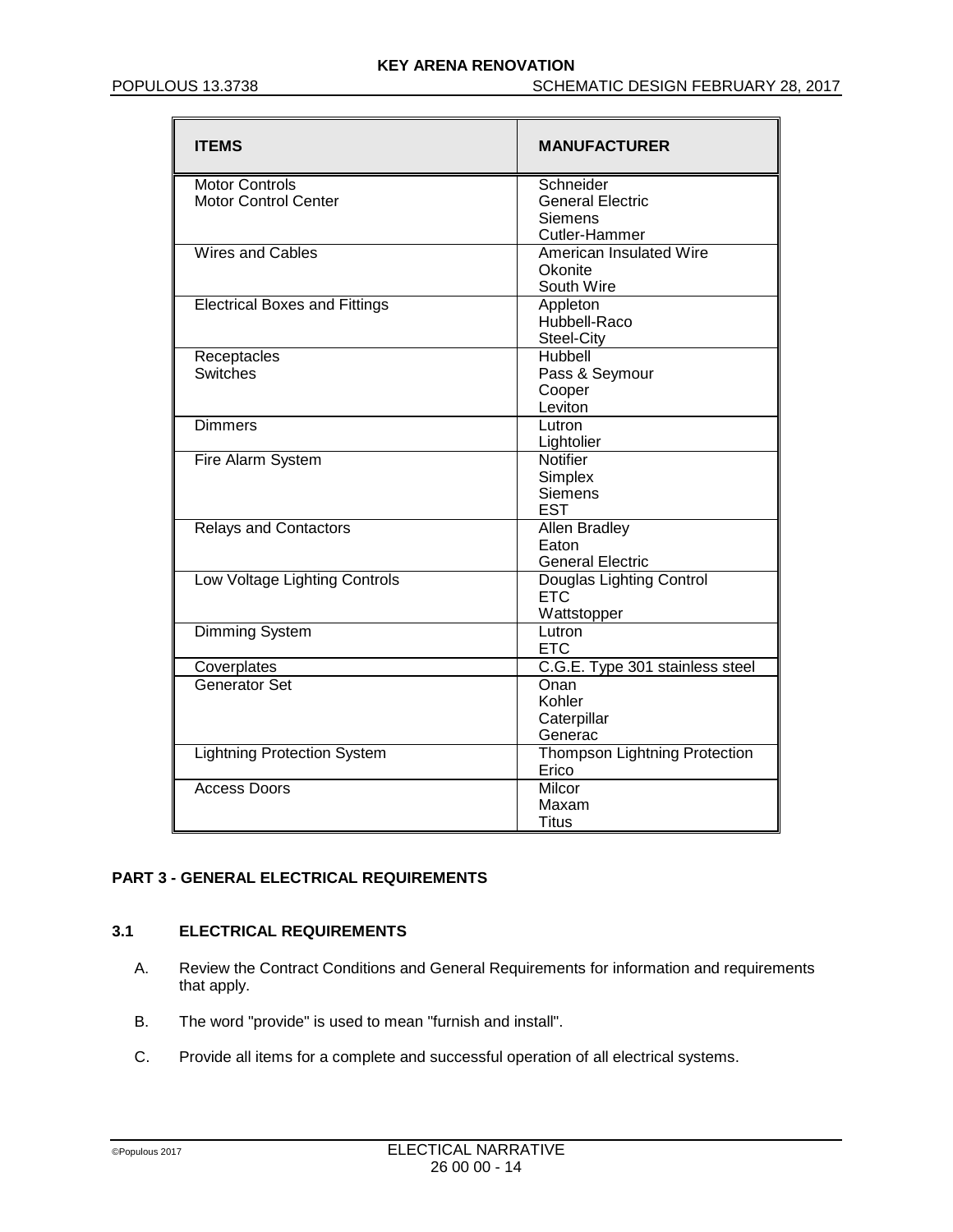### **3.2 RACEWAYS**

- A. Conduits to be of size and be installed according to NEC unless noted otherwise herein.
- B. The minimum conduit size for branch circuits is  $\frac{3}{4}$  and 1" for feeders.
- C. Rigid conduit, intermediate metal conduit or electrical metallic tubing as permitted by NEC. Flexible metal conduit to be used only for final connection to equipment with maximum length 6 feet.
- D. Conduit systems shall be concealed in areas (other than mechanical/electrical rooms) where studs and drywall are provided. Public spaces using concrete as the finish shall, where practical, have all conduit concealed within the concrete. All exposed conduits to the public must be painted and be coordinated and approved by architect prior to installation.
- E. Branch circuit conduits will not be permitted in the slab unless approved by the structural engineer.
- F. All medium voltage ductbanks shall be encased in red concrete and be a minimum of 36" below finish grade. The conduit shall be schedule 40 PVC with PVC coated galvanized rigid steel elbows. A 6" wide red warning tape shall be installed 18" above all duct banks.
- G. Schedule 80 PVC shall be used where conduit penetrates the concrete slab.

# **3.3 WIRE AND CABLES (600 VOLT AND LESS)**

- A. All conductors to be copper, solid for #12 AWG and smaller, stranded for # 10 AWG and larger. Provide an alternate price for aluminum conductors. Aluminum shall be compact type for sizes 1/0 and larger. Aluminum is not acceptable for emergency, standby or mechanical loads.
- B. Minimum conductor size No. 12 AWG.
- C. All conductors shall be Type THWN/THHN insulation unless otherwise noted.
- D. Factory color coding to be utilized for appropriate system voltages and phase identification.
- E. All fire alarm wiring shall be in conduit.

#### **3.4 MEDIUM VOLTAGE CONDUCTORS**

- A. All Medium voltage cable shall be copper, EPR 133% Insulation.
- B. All conduits for medium voltage cabling shall be concrete encased.

# **3.5 OUTLET BOXES**

- A. Four-inch square or octagonal, zinc coated sheet steel boxes.
- B. Provide 3/8-inch no-bolt fixture studs for fixture outlets.
- C. Provide covers set to come flush with finished walls.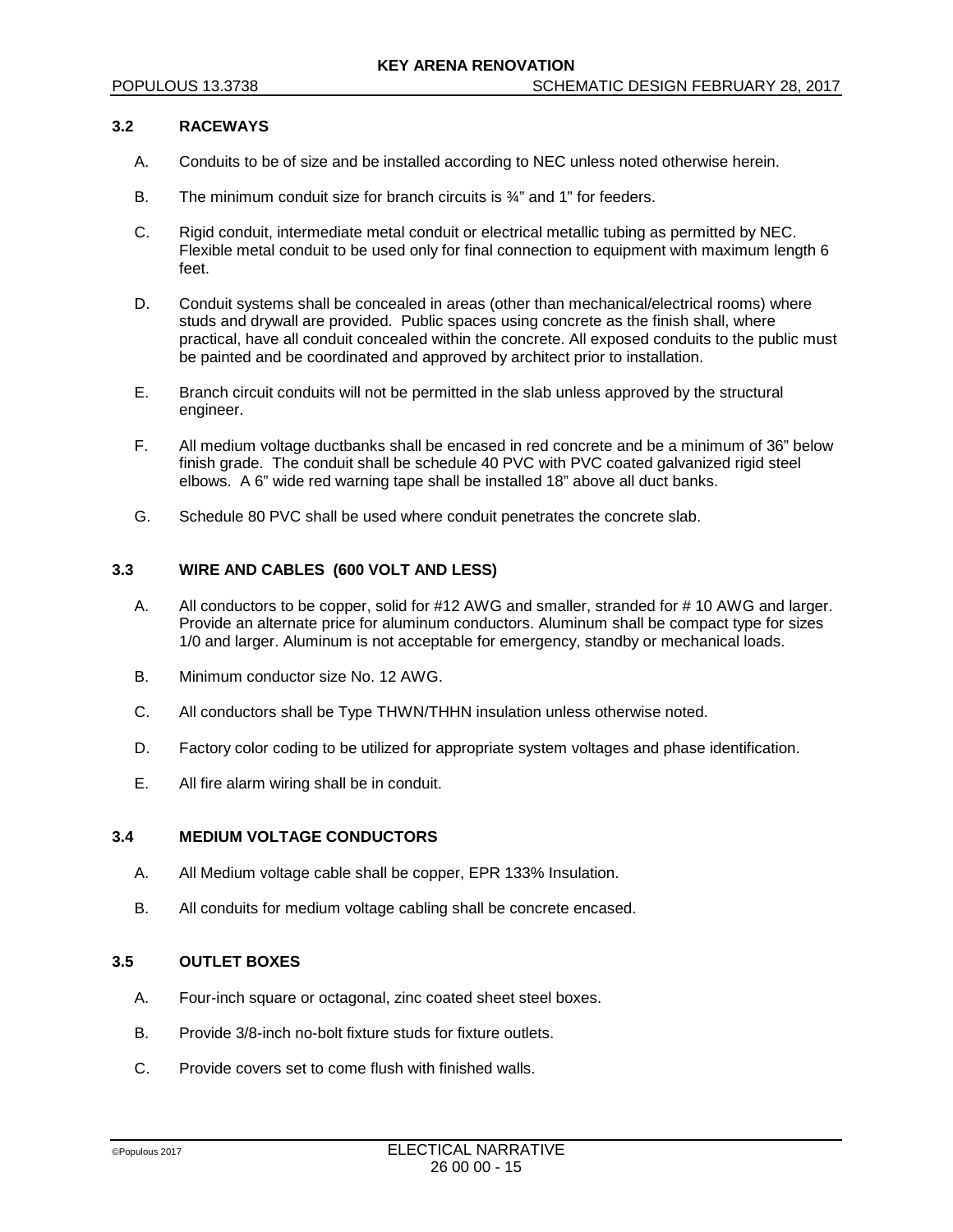- D. Utility or sectional switch boxes shall not be used.
- E. Verify mounting heights of all outlets prior to installation. Locate outlets to clear counters, benches, baseboards or fin tube heaters, etc., or as required to service equipment.
- F. All outlet boxes and exposed conduit shall be corrosion protected.

#### **3.6 WIRING DEVICES**

- A. Specification grade receptacles. Hubbell HBL 5362 or equivalent. Ivory color. Telephone room receptacles shall be Hubbel IG HBL 5362. (Orange color).
- B. A.C. quiet operating type switches, Hubbell HBL-1121, 20 amp or equivalent.
- C. Cover plates to be determined by Architect.
- D. All wiring will be installed in conduit.
- E. Connections in #8 wire and smaller to be made with Scotchlock Type, UL approved, pressure connectors. Connections in #6 wire and larger to be made with approved lugs and/or connectors. NO splices are to be made within conduit.
- F. Wall switch outlets at door locations are to be installed on the latch side of doors and are to be mounted 4 feet above finished floor. Receptacles and telephone outlets are to be mounted at +18" unless noted otherwise.

## **3.7 MEDIUM VOLTAGE SWITCHGEAR LINE-UP**

- A. The 15kV metal enclosed switchgear shall be provided with the number and type of breakers and load interrupter switches shown on the drawings. Bus rating shall be 1200amp with manual load interrupter fusible switches for feed to unit substations and vacu-break circuit breakers for the main and tie breakers.
- B. Equipment shall be dead front type with interlock door to prevent accessing switch in the closed position. Cable terminations shall be front accessible utilizing stress cone assembies.
- C. Fuses to be solid material type and equipped with blown fuse indicators.
- D. Provide CT and PT compartments on incoming sections from utility. Coordinate exact requirements with local utilities.
- E. The switchgear shall be fastened/restrained on a 4" housekeeping pad provided by the contractor.
- F. The Contractor provides grounding per the NEC.

# **3.8 UNIT SUBSTATION**

A. Provide unit substation as indicated on the drawings with features and equipment as outlined. Units shall be indoor type, 3 phase, 60 cycle, with secondary voltage of 480Y/277volt. Comply with NEMA, UL and ANSI standards. Furnish in sections for field settings and joining with bus ties as shown on the drawings.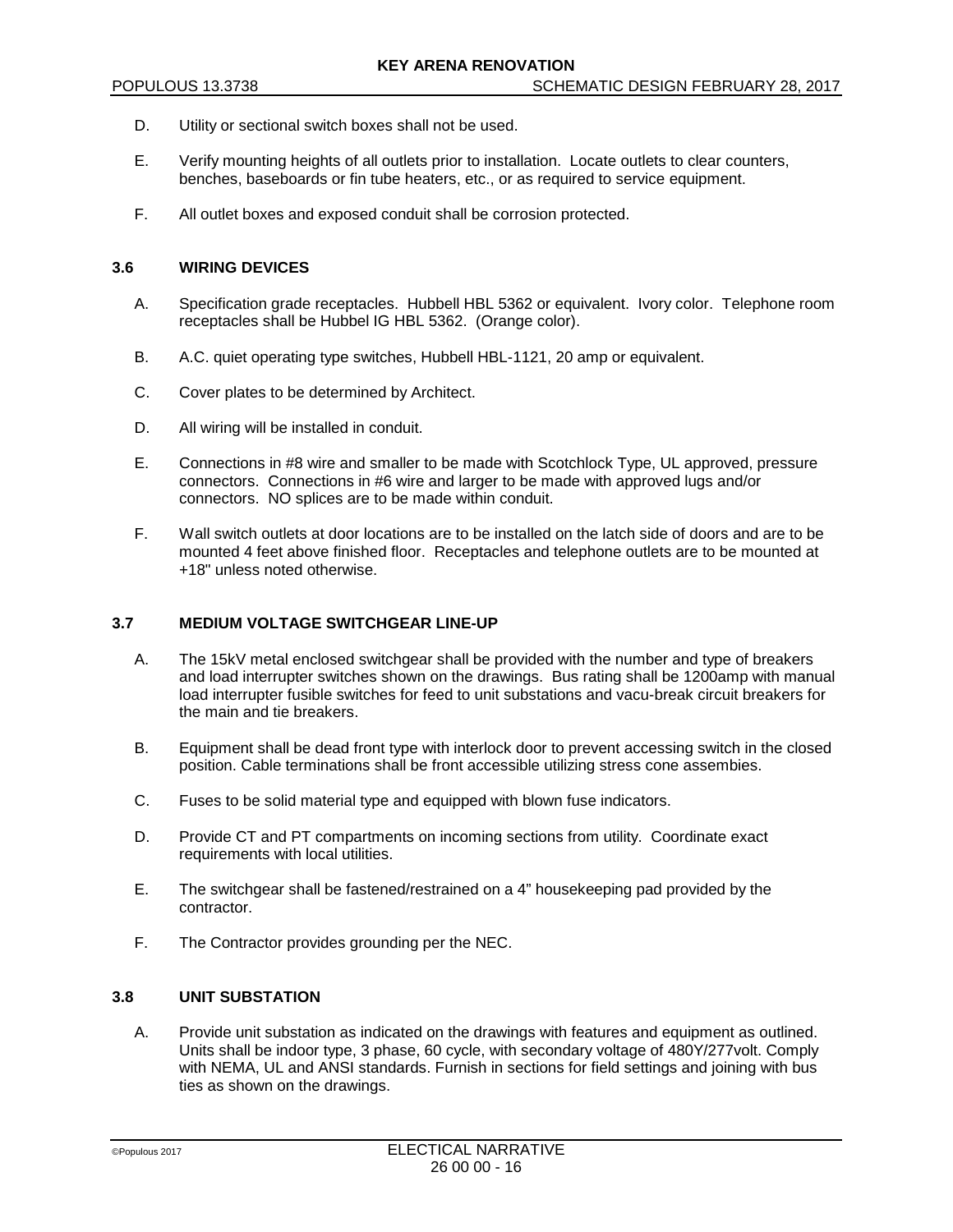- B. Transformers shall be dry-type fan cooled with 115 degree Celsius rise. Provide 4-2  $\frac{1}{2}$  percent taps, 5.75% impedance and 65kV BIL. Sound level shall not exceed 70dB. Provide complete factory test results on losses, ratio and excitation.
- C. The unit substation switchboards shall be equipment with the same devices and material as specified in Main SERVICE Entrance Switchboard.
- D. All equipment 1200amps and larger shall accommodate maintenance bypass switches for arc flash mitigation.
- E. The transformers shall be fastened/restrained on a 4" housekeeping pad provided by the contractor.
- F. Provide grounding per the NEC.

# **3.10 MAIN SERVICE ENTRANCE SWITCHBOARD**

- A. The switchboard shall contain insulated case circuit breakers with metering for volts, amps, KVA, KVAR, power factor, peak KW and KWHR. Bussing to be silver-plated copper. Provide TVSS device on the secondary. (Current Technology "MP" Series or approved equal.)
- B. Switchboard shall be copper, fully rated and bussed for rating indicated on drawings.
- C. All equipment 1200amps and larger shall accommodate maintenance bypass switches for arc flash mitigation.
- D. All switchboards shall be fastened/restrained on a 4" housekeeping pad.

## **3.11 DISTRIBUTION SWITCHBOARDS**

- A. Switchboards shall be self-supporting structures with silver plated copper bussing, AIC ratings per the drawings, equipped with branch fusible switches and circuit breakers as shown. Full size neutral and ground buses are required. Units shall be dead front with all terminations front accessible.
- B. Panelboards shall be provided with full size neutral and ground bars, all tin plated copper bus of 98% conductivity, with thermal magnetic type molded case main and branch breakers.
- C. All equipment 1200amps and larger shall accommodate maintenance bypass switches for arc flash mitigation.
- D. All switchboards shall be fastened/restrained on a 4" housekeeping pad.

# **3.12 LIGHTING POWER PANELBOARDS**

A. Provide dead-front safety type lighting and appliance panelboards as indicated, with switching and protective devices in quantities, ratings, types and arrangements shown. Equipped with anti-turn solderless pressure type lug connectors approved for use with copper conductors; construct unit for connecting feeders at top of panel; equip with copper buss bars, full-sized neutral bar, with bolt-in type heavy duty, quick-make, quick-break circuit breakers, with toggle handles that indicate when tripped. Provide suitable lugs on neutral buss for each outgoing feeder required; and provide bare uninsulated grounding bars suitable for bolting to enclosures. Select galvanized sheet steel cabinet enclosures fabricated by same manufacturers as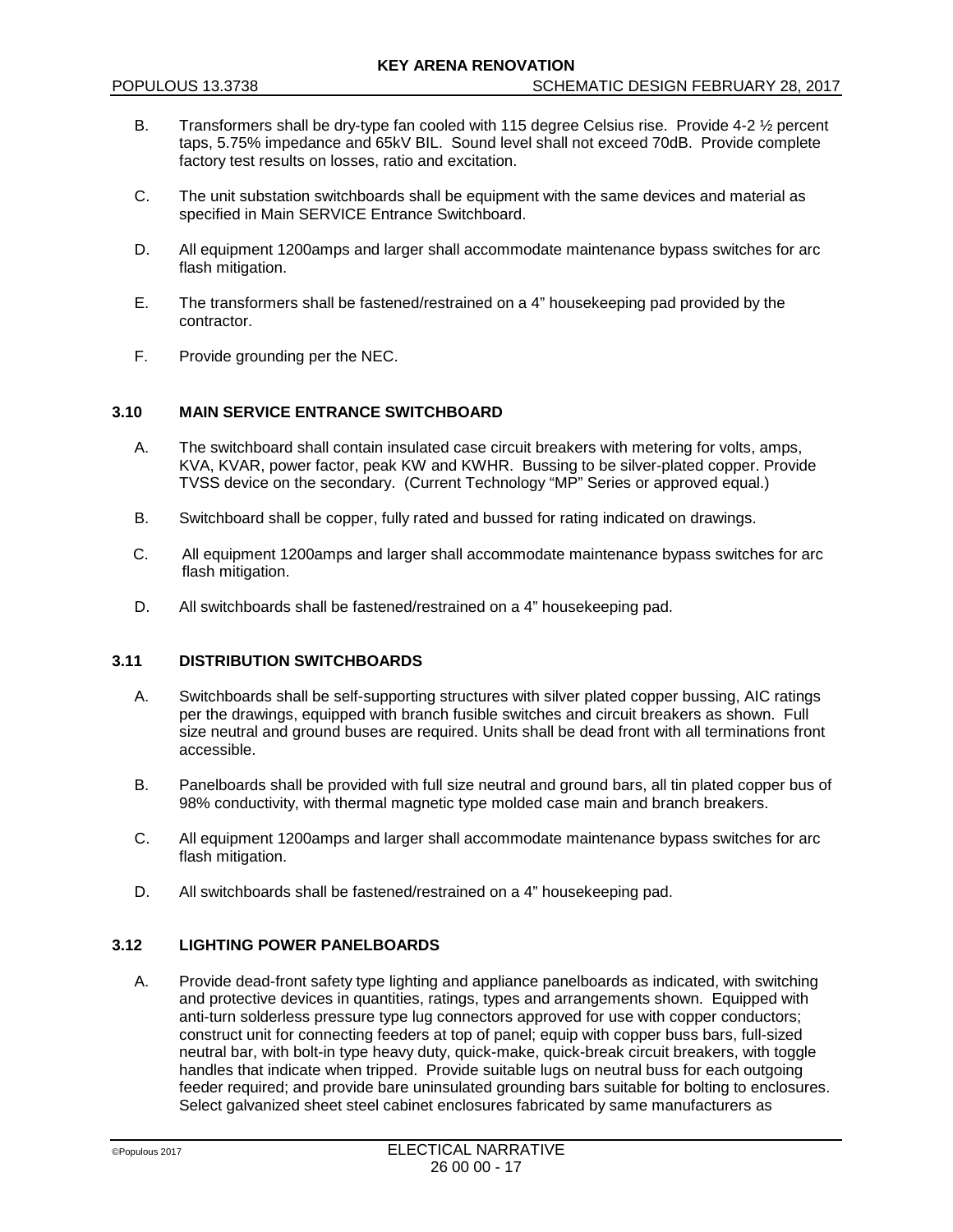panelboards, which mate and match properly with panelboards. Employ breakers that are fully rated for available short-circuit condition but not less than 10,000 sym AIC at 120/208 volts; and 14,000 sym AIC at 277/480 volts.

- B. Provide factory-assembled, molded-case circuit breakers of frame sizes, characteristics, and ratings including RMS symmetrical interrupting ratings sized for available short circuit. Select breakers with permanent thermal and instantaneous magnetic trip. Construct with overcenter, trip-free, toggle-type operating mechanisms with quick-make, quick-break action and positive handle trip indication. Provide breakers with mechanical screw type removable connector lugs, AL/CU rated.
- C. Emergency / Standby panels shall be fused coordination type by Bussmann, Eaton, Littlefuse or approved equal. Each panel shall be provided with a dedicated SPD per NEC requirements.

# **3.13 TRANSFORMERS (600 V - and Less)**

- A. Transformers shall be two winding type for each phase, with silicon steel cores, aluminum windings in compliance with NEMA ST-20.
- B. Units shall have 115° C class insulation with four taps at 2 1/2 percent rated at full capacity on the high side winding.
- C. Provide site or manufacturer insulation resistance testing specific for each unit.
- D. All transformers shall be fastened/restrained on a 4" housekeeping pad.

# **3.14 MECHANICAL EQUIPMENT WIRING AND CONNECTIONS**

- A. Provide all line voltage power for mechanical equipment motors and motor starters furnished under Division 23.
- B. Provide feeder circuits to mechanical equipment and motor starter, and make all connections.
- C. Provide disconnect switches (heavy duty, HP rated, quick-make, quick-break, fusible or nonfusible) and/or thermal overload switches as required. Disconnects for equipment located on the roof, or where exposed to weather are to be NEMA 3R.
- D. Flexible metallic conduit is to be used for connections to motors and other equipment where vibration is encountered or as required. All flexible connections exposed to the weather are to be made with liquid tight flexible metal conduit.

### **3.15 GROUNDING**

- A. All service equipment, conduit systems, supports, cabinets, equipment, fixtures, etc., and the grounded circuit conductor shall be properly grounded in accordance with the latest issue of NEC and local electrical code. Provide bonding jumpers, grounding bushings, clamps, etc., for complete grounding.
- B. Provide a separate grounding conductor in all raceways. The conduit shall not be acceptable as an equipment ground. Securely ground each side of all raceways containing sections of plastic, fiber, or flexible raceway. Size conductor in accordance with NEC.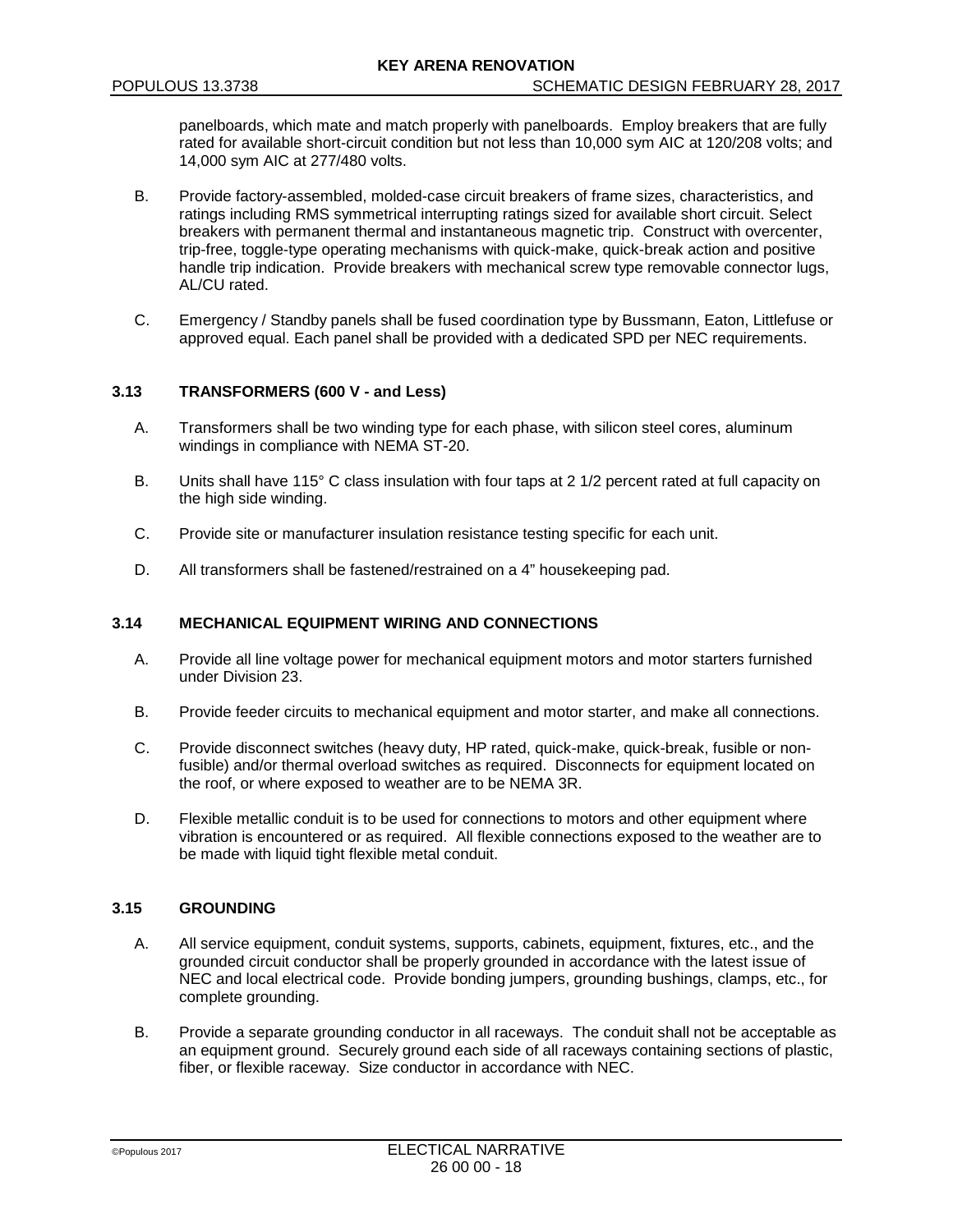- C. Provide a green grounding jumper from the ground screw to a box grounding screw or clip for all grounding type devices. Use insulated wire.
- D. Provide a main building ground riser (12" x 3" x 1/4" copper bus bar on stand-offs) in electrical rooms and a communication ground system riser in the MC and all IC's rooms. A building ground riser (#250KCMIL) shall be provided and connect each of the electrical rooms and tied into the building ground loop.
- E. Provide a #4/0 copper building ground loop around the perimeter of the arena. Connect a #4/0 copper cable to every other column. A counterpoise grounding system shall be used around the building to obtain 5 Ohms or less on the system.

#### **3.16 TESTING**

- A. Acceptance and startup testing requirements for electrical power distribution equipment and systems. Contractor shall retain and pay for the services of a recognized independent testing firm for purpose of performing inspections and tests as herein specified.
- B. The Contractor shall perform routine insulation resistance, continuity, infrared scans, and rotation tests for all distribution and utilization equipment prior to and in addition to any acceptance testing.
- C. The Contractor shall perform a load bank test for all show power company switches.
- D. The Contractor shall perform a 1000-volt DC insulation resistance test (Megger) on all 600 Volt and less conductors.
- E. The Contractor shall test all lighting, low voltage relays and circuits to ensure proper operating conditions prior to acceptance testing.
- F. The Contractor shall perform visual and mechanical inspections, verifying that the equipment nameplate information meets the intent of the drawings and specification.
- G. The Contractor shall be responsible for all final settings and adjustments on protective devices and tap changes.
- H. Provide a complete short-circuit, coordination and arc flash study, equipment interrupting/withstand evaluation, and a protective device coordination study for the electrical distribution system described below. This study shall be submitted with electrical equipment submission and electrical room layouts.

The studies shall include all portions of the electrical distribution system from the normal and alternate sources of power throughout the low-voltage distribution system. Normal system operating method, alternate operation, and operations which could result in maximum fault conditions shall be thoroughly covered in the study.

The study shall be calculated from the utility meter to the unit substation to the lowest overcurrent device or equipment on the electrical distribution system. The utility conductors shall not be used for calculations.

All equipment shall be labeled with the available arc flash category and appropriate PPE required.